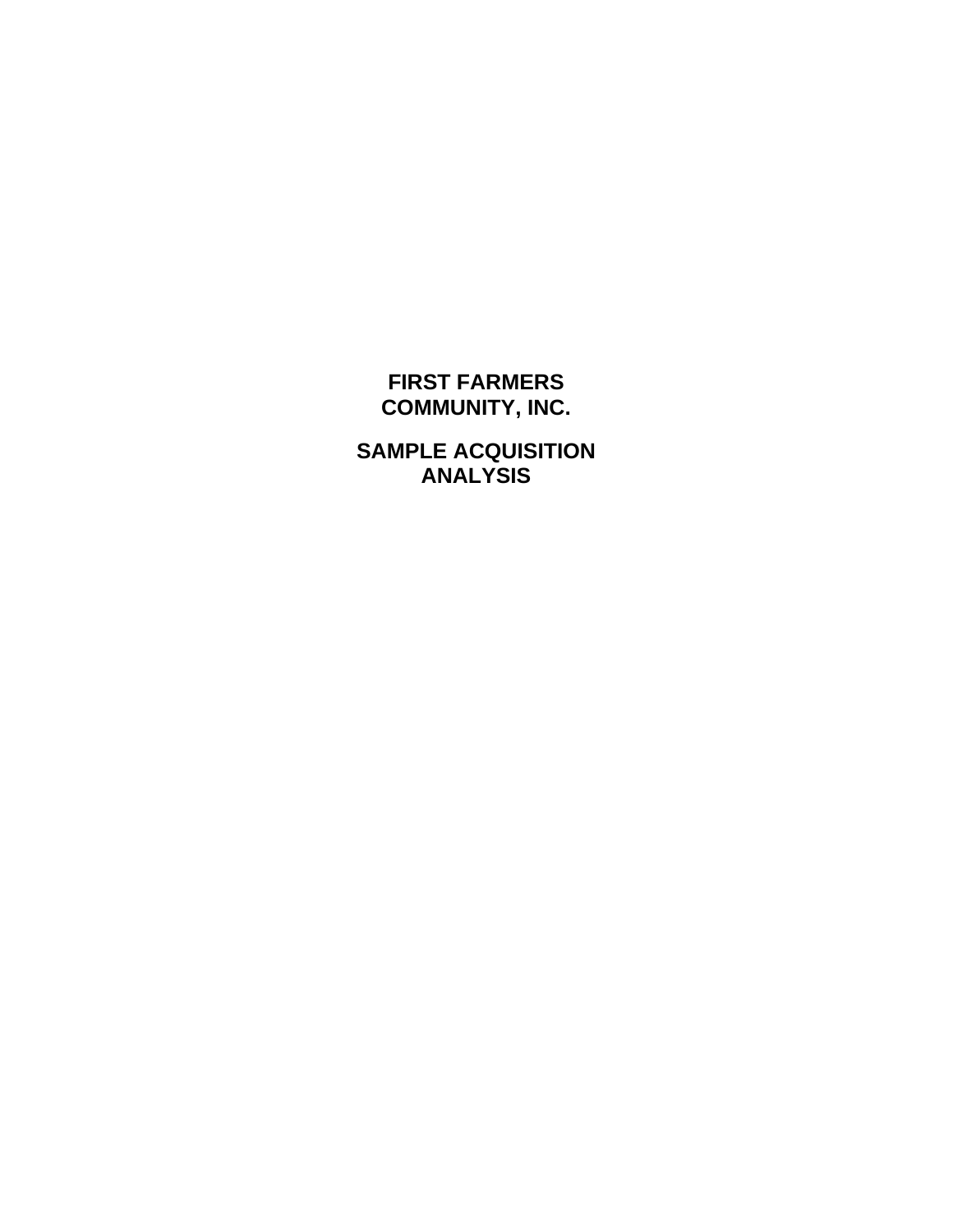#### **FIRST FARMERS COMMUNITY, INC.**

This analysis uses financial data obtained from the Federal Reserve website for a bank holding company reporting on a consolidated basis (FR Y-9C).

The critical issue identified from the five-year history is the Company's credit quality. The assumption is that the lending practices that gave rise to the problem credits have been addressed and corrected; and that the acquirer can manage these issues while building on the seller's core loan portfolio and expanding its deposit base.

The price derived from this analysis is for the initial round of negotiations. The analysis could be revised and expanded based on discussions with the seller; internal financial data obtained prior to the letter of intent, or due diligence completed prior to the definitive agreement.

#### **EXHIBITS**

| <b>ONE</b>   | FIVE YEAR HISTORY (1-7)                |
|--------------|----------------------------------------|
| <b>TWO</b>   | BASE YEAR (1-5)                        |
| <b>THREE</b> | <b>CREDIT ADJUSTMENTS</b>              |
| <b>FOUR</b>  | TARGET ROA, RUN RATE (1-2)             |
| <b>FIVE</b>  | PROJECTED SUMMARY FINANCIAL STATEMENTS |
| <b>SIX</b>   | <b>EQUITY CAPITAL RECONCILIATION</b>   |
| <b>SEVEN</b> | <b>DISCOUNTED CASH FLOWS</b>           |
| <b>EIGHT</b> | PRICING ANALYSIS (1-2)                 |
|              |                                        |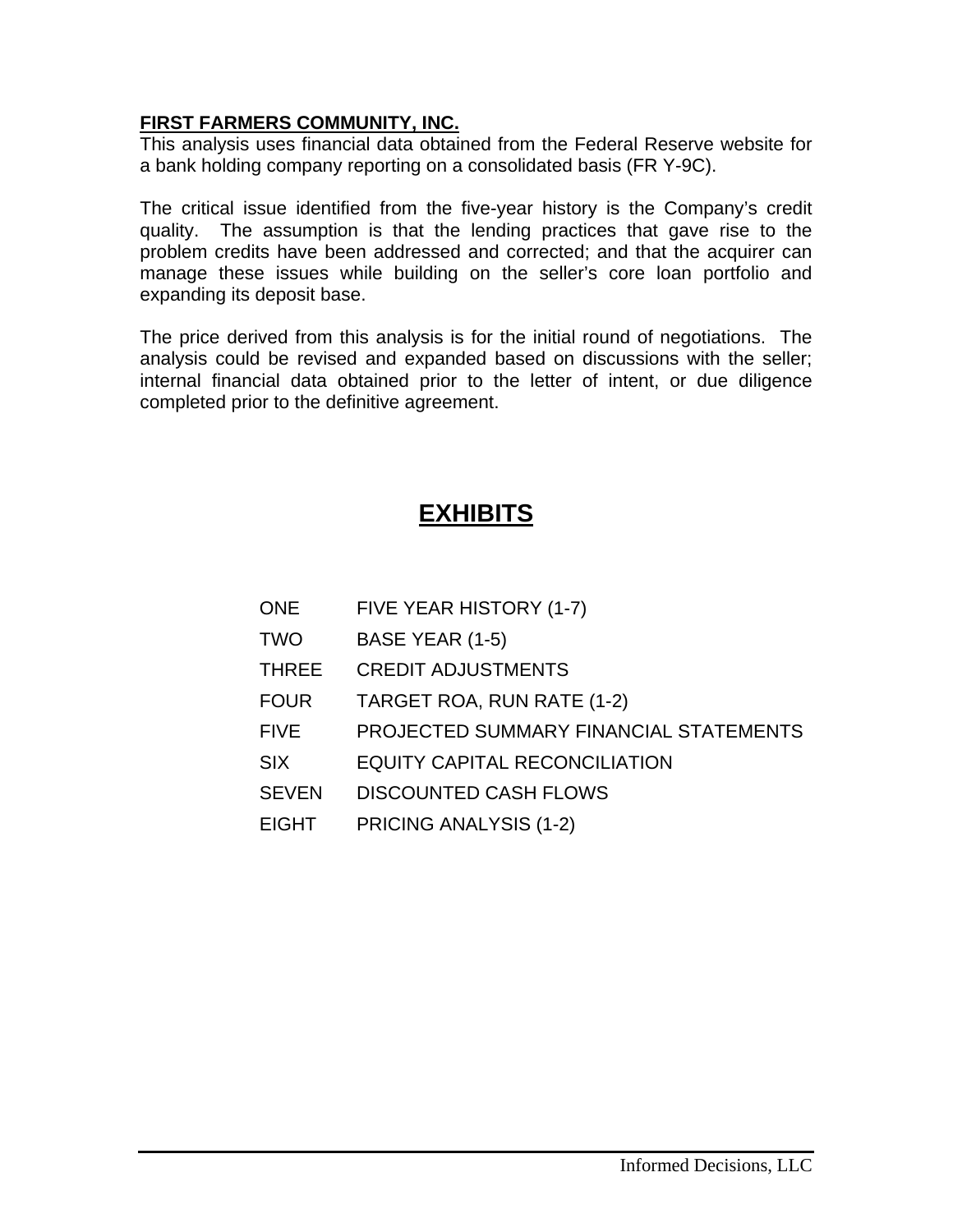#### **EXHIBIT ONE FIVE YEAR HISTORY**

Total assets have not grown over the past five years. This is attributable, primarily, to the decline in loans. Deposits increased at an annual rate of 2.8% driven by the money market balances.

First Farmers apparently experienced significant credit problems dating back to 2001. The provision for loan losses reached .88% of average total assets in 2002. The credit issues are readily apparent on page six where non-performing assets averaged 4.14% of the loan portfolio for the five years. The allowance for loan losses never provided adequate coverage. Significant write-offs were recorded every year.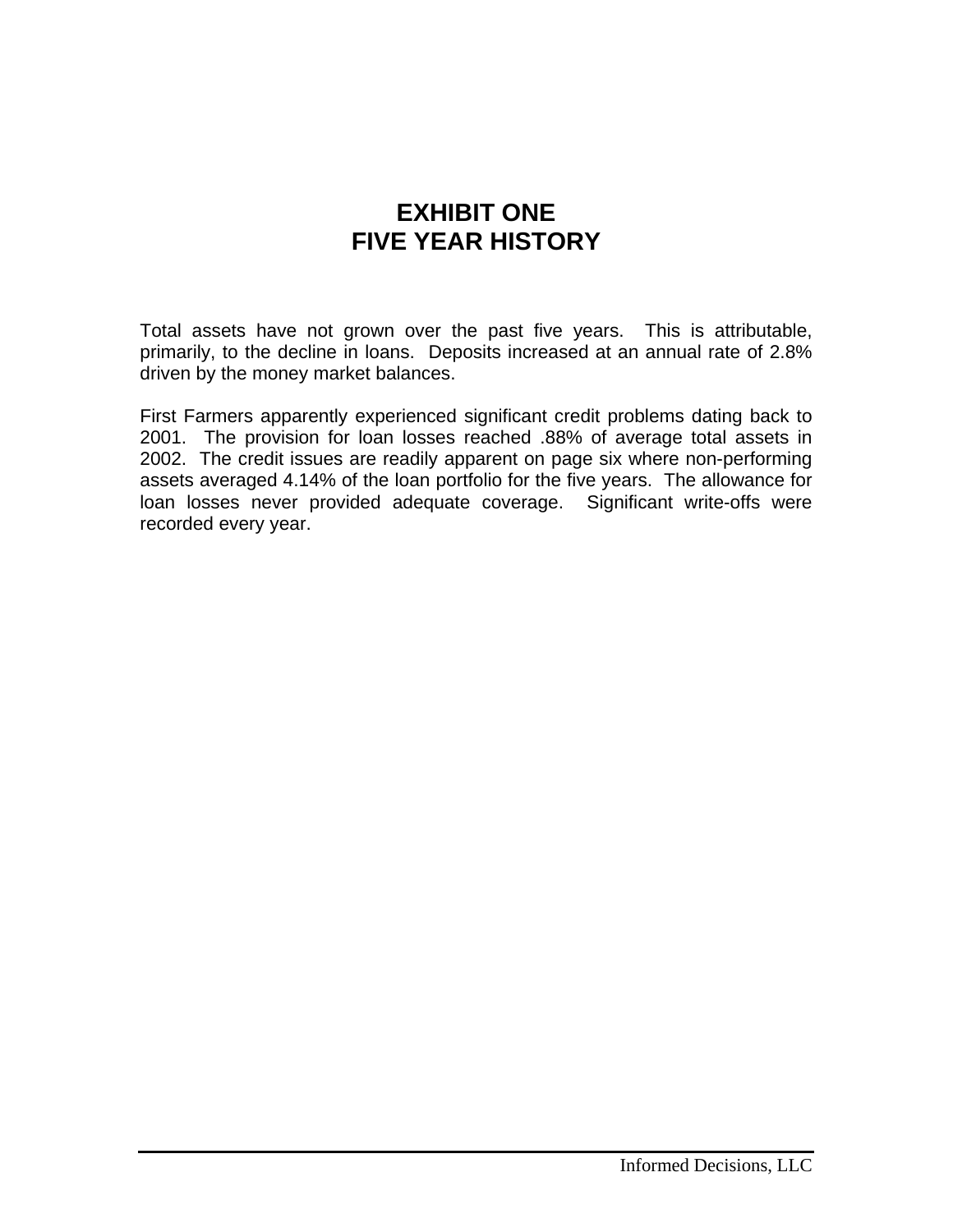#### **EXHIBIT ONE FIRST FARMERS COMMUNITY, INC. BALANCE SHEETSAverage of the contract of the contract of the contract of the contract of the contract of the contract of the contract of the contract of the contract of the contract of the contract of the contract of the contract of th**

|                                        |                |           |           |           |                       | <b>Increase 2004 - 05</b> |           | Growth    |
|----------------------------------------|----------------|-----------|-----------|-----------|-----------------------|---------------------------|-----------|-----------|
|                                        | 2001           | 2002      | 2003      | 2004      | 2005                  | \$s                       | $\%$      | Rate      |
| <b>EARNING ASSETS</b>                  |                |           |           |           |                       |                           |           |           |
| Bank, interest-bearing deposits        | \$0.200        | \$0.292   | \$0.203   | \$0.002   | \$0.002               | \$0.000                   | 0.0%      | ΝM        |
| Fed funds sold                         | 0.130          | 2.100     | 2.740     | 4.343     | 7.528                 | 3.185                     | 73.3%     | <b>NM</b> |
| <b>Securities</b>                      | 50.679         | 49.332    | 70.238    | 79.713    | 72.467                | (7.246)                   | $-9.1%$   | 8.1%      |
| Loans                                  | 130.408        | 116.382   | 94.156    | 94.816    | 98.908                | 4.092                     | 4.3%      | $-3.4%$   |
| <b>EARNING ASSETS</b>                  | \$181.417      | \$168.106 | \$167.337 | \$178.874 | \$178.905             | \$0.031                   | 0.0%      | 1.4%      |
| <b>OTHER ASSETS</b>                    |                |           |           |           |                       |                           |           |           |
| Allowance for loan losses              | (2.767)        | (3.085)   | (2.644)   | (2.520)   | (2.096)               | 0.424                     | $-16.8%$  | 1.1%      |
| Cash                                   | 5.107          | 6.119     | 4.636     | 4.269     | 4.017                 | (0.252)                   | $-5.9%$   | $-7.1%$   |
| <b>Fixed assets</b>                    | 4.820          | 4.821     | 4.659     | 4.401     | 4.262                 | (0.139)                   | $-3.2%$   | 0.1%      |
| Other real estate owned (OREO)         | 1.286          | 1.676     | 2.439     | 1.125     | 1.379                 | 0.254                     | 22.6%     | 16.2%     |
| Goodwill                               | 0.781          | 0.781     | 0.781     | 0.781     | 0.781                 |                           | 0.0%      | 54.8%     |
| Intangibles                            | 0.199          | 0.260     | 0.253     | 0.251     | 0.226                 | (0.025)                   | $-10.0%$  | 0.1%      |
| Other assets                           | 3.204          | 3.436     | 2.980     | 3.287     | 3.568                 | 0.281                     | 8.5%      | 11.1%     |
| <b>TOTAL ASSETS</b>                    | \$194.047      | \$182.114 | \$180.441 | \$190.468 | \$191.042             | \$0.574                   | 0.3%      | 1.5%      |
| <b>DEPOSITS</b>                        |                |           |           |           |                       |                           |           |           |
| Demand deposits (DDA)                  | \$18.801       | \$17.721  | \$18.748  | \$20.965  | \$18.072              | (\$2.893)                 | $-13.8%$  | 1.6%      |
| <b>NOW accounts</b>                    | 11.906         | 12.752    | 14.790    | 16.624    | 16.397                | (0.227)                   | $-1.4%$   | 13.3%     |
| Money market, savings                  | 31.603         | 35.621    | 38.428    | 43.833    | 54.576                | 10.743                    | 24.5%     | 21.8%     |
| Certificates of deposit (CDs) < \$100k | 70.222         | 61.166    | 54.917    | 51.915    | 48.971                | (2.944)                   | $-5.7%$   | $-5.9%$   |
| Certificates of deposit (CDs) > \$100k | 24.442         | 21.503    | 19.784    | 22.634    | 24.981                | 2.347                     | 10.4%     | $-3.5%$   |
| <b>TOTAL DEPOSITS</b>                  | \$156.974      | \$148.763 | \$146.667 | \$155.971 | $\overline{$}162.997$ | \$7.026                   | 4.5%      | 2.8%      |
| <b>OTHER LIABILITIES</b>               |                |           |           |           |                       |                           |           |           |
| Fed funds purchased                    | 0.730          | 0.138     | 0.095     | 0.130     | 0.604                 | 0.474                     | 364.6%    | 25.5%     |
| <b>Borrowings</b>                      | 21.053         | 17.593    | 17.434    | 17.274    | 11.115                | (6.159)                   | $-35.7%$  | $-12.2%$  |
| Other liabilities                      | 0.800          | 0.632     | 0.536     | 0.503     | 0.490                 | (0.013)                   | $-2.6%$   | $-11.7%$  |
| <b>TOTAL LIABILITIES</b>               | \$179.557      | \$167.126 | \$164.732 | \$173.878 | \$175.206             | \$1.328                   | 0.8%      | 1.2%      |
| <b>EQUITY</b>                          |                |           |           |           |                       |                           |           |           |
| Common stock                           | 13.711         | 14.291    | 15.478    | 16.163    | 16.853                | 0.690                     | 4.3%      | 5.3%      |
| Accumulated adjustment                 | 0.779          | 1.190     | 0.675     | 0.822     | (0.672)               | (1.494)                   | $-181.8%$ | $-240.9%$ |
| ESOP debt                              | $\blacksquare$ | (0.493)   | (0.444)   | (0.395)   | (0.345)               | 0.050                     | $-12.7%$  | 36.4%     |
| <b>TOTAL COMMON EQUITY</b>             | \$14.490       | \$14.988  | \$15.709  | \$16.590  | \$15.836              | (\$0.754)                 | $-4.5%$   | 3.9%      |
| <b>TOTAL LIABS. &amp; EQUITY</b>       | \$194.047      | \$182.114 | \$180.441 | \$190.468 | \$191.042             | \$0.574                   | 0.3%      | 1.5%      |

- - - - -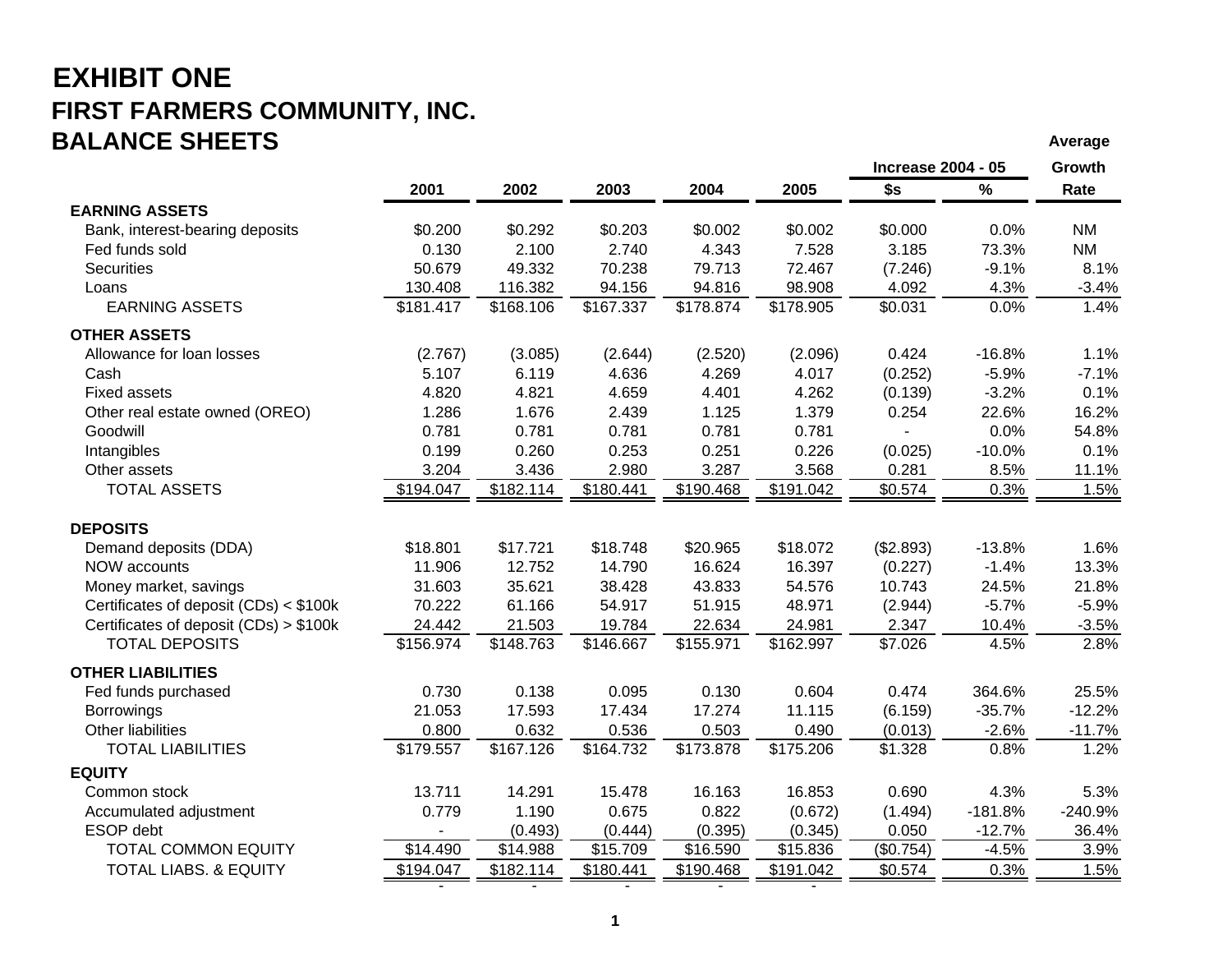## **EXHIBIT ONE FIRST FARMERS COMMUNITY, INC. BALANCE SHEETS - COMMON SIZED**

|                                        | 2001                     | 2002    | 2003    | 2004    | 2005    | Average |
|----------------------------------------|--------------------------|---------|---------|---------|---------|---------|
| <b>EARNING ASSETS</b>                  |                          |         |         |         |         |         |
| Bank, interest-bearing deposits        | 0.1%                     | 0.2%    | 0.1%    | 0.0%    | 0.0%    | 0.1%    |
| Fed funds sold                         | 0.1%                     | 1.2%    | 1.5%    | 2.3%    | 3.9%    | 1.8%    |
| <b>Securities</b>                      | 26.1%                    | 27.1%   | 38.9%   | 41.9%   | 37.9%   | 34.4%   |
| Loans                                  | 67.2%                    | 63.9%   | 52.2%   | 49.8%   | 51.8%   | 57.0%   |
| <b>EARNING ASSETS</b>                  | 93.5%                    | 92.3%   | 92.7%   | 93.9%   | 93.6%   | 93.2%   |
| <b>OTHER ASSETS</b>                    |                          |         |         |         |         |         |
| Allowance for loan losses              | $-1.4%$                  | $-1.7%$ | $-1.5%$ | $-1.3%$ | $-1.1%$ | $-1.4%$ |
| Cash                                   | 2.6%                     | 3.4%    | 2.6%    | 2.2%    | 2.1%    | 2.6%    |
| <b>Fixed assets</b>                    | 2.5%                     | 2.6%    | 2.6%    | 2.3%    | 2.2%    | 2.5%    |
| Other real estate owned (OREO)         | 0.7%                     | 0.9%    | 1.4%    | 0.6%    | 0.7%    | 0.8%    |
| Goodwill                               | 0.4%                     | 0.4%    | 0.4%    | 0.4%    | 0.4%    | 0.4%    |
| Intangibles                            | 0.1%                     | 0.1%    | 0.1%    | 0.1%    | 0.1%    | 0.1%    |
| Other assets                           | 1.7%                     | 1.9%    | 1.7%    | 1.7%    | 1.9%    | 1.8%    |
| <b>TOTAL ASSETS</b>                    | 100.0%                   | 100.0%  | 100.0%  | 100.0%  | 100.0%  | 100.0%  |
| <b>DEPOSITS</b>                        |                          |         |         |         |         |         |
| Demand deposits (DDA)                  | 9.7%                     | 9.7%    | 10.4%   | 11.0%   | 9.5%    | 10.1%   |
| NOW accounts                           | 6.1%                     | 7.0%    | 8.2%    | 8.7%    | 8.6%    | 7.7%    |
| Money market, savings                  | 16.3%                    | 19.6%   | 21.3%   | 23.0%   | 28.6%   | 21.7%   |
| Certificates of deposit (CDs) < \$100k | 36.2%                    | 33.6%   | 30.4%   | 27.3%   | 25.6%   | 30.6%   |
| Certificates of deposit (CDs) > \$100k | 12.6%                    | 11.8%   | 11.0%   | 11.9%   | 13.1%   | 12.1%   |
| <b>TOTAL DEPOSITS</b>                  | 80.9%                    | 81.7%   | 81.3%   | 81.9%   | 85.3%   | 82.2%   |
| <b>OTHER LIABILITIES</b>               |                          |         |         |         |         |         |
| Fed funds purchased                    | 0.4%                     | 0.1%    | 0.1%    | 0.1%    | 0.3%    | 0.2%    |
| Borrowings                             | 10.8%                    | 9.7%    | 9.7%    | 9.1%    | 5.8%    | 9.0%    |
| <b>Other liabilities</b>               | 0.4%                     | 0.3%    | 0.3%    | 0.3%    | 0.3%    | 0.3%    |
| <b>TOTAL LIABILITIES</b>               | 92.5%                    | 91.8%   | 91.3%   | 91.3%   | 91.7%   | 91.7%   |
| <b>EQUITY</b>                          |                          |         |         |         |         |         |
| Common stock                           | 7.1%                     | 7.8%    | 8.6%    | 8.5%    | 8.8%    | 8.2%    |
| Accumulated adjustment                 | 0.4%                     | 0.7%    | 0.4%    | 0.4%    | $-0.4%$ | 0.3%    |
| ESOP debt                              | $\overline{\phantom{a}}$ | $-0.3%$ | $-0.2%$ | $-0.2%$ | $-0.2%$ | $-0.2%$ |
| <b>TOTAL LIABS. &amp; EQUITY</b>       | 7.5%                     | 8.2%    | 8.7%    | 8.7%    | 8.3%    | 8.3%    |
| <b>TOTAL LIABS. &amp; EQUITY</b>       | 100.0%                   | 100.0%  | 100.0%  | 100.0%  | 100.0%  | 100.0%  |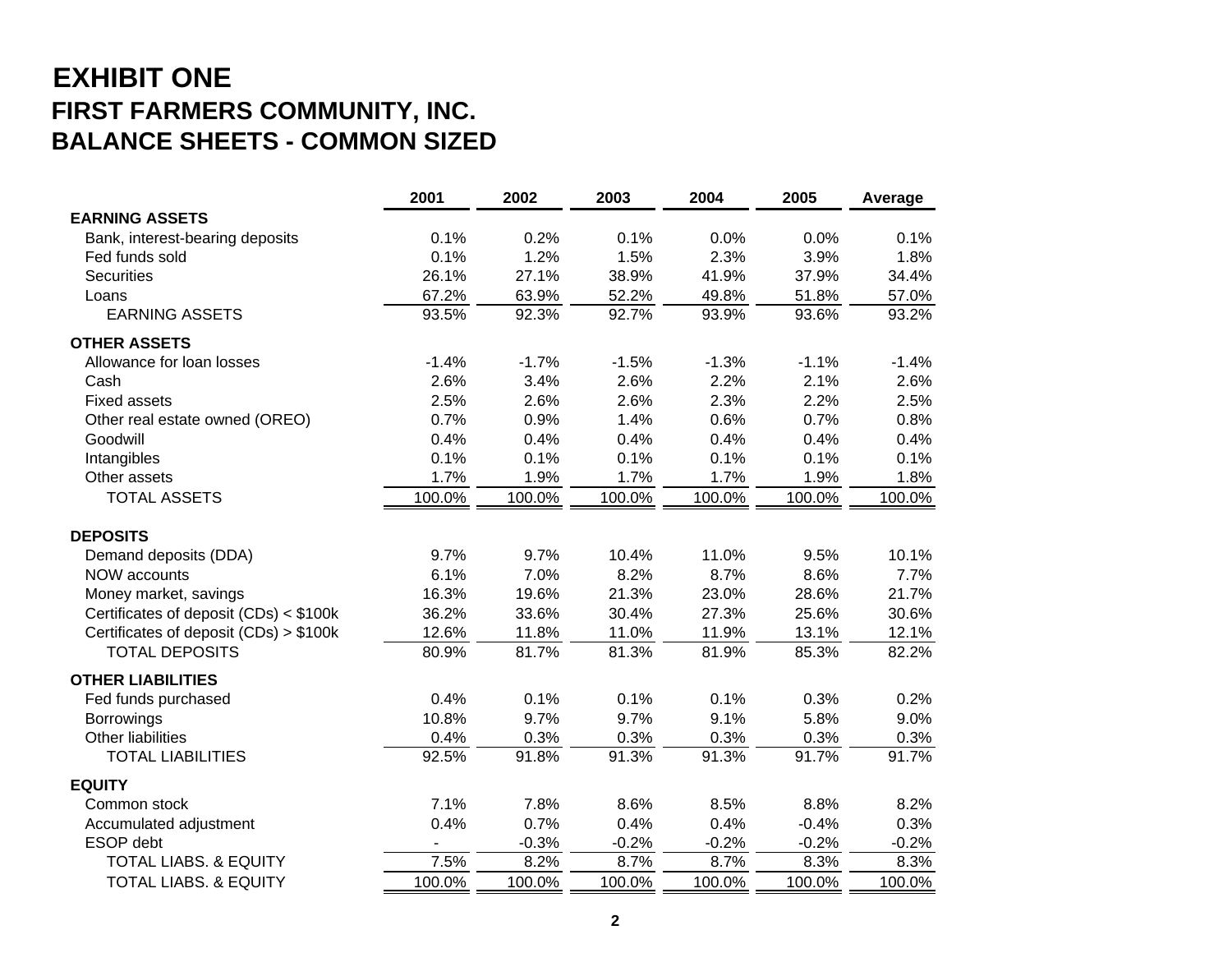# **EXHIBIT ONE FIRST FARMERS COMMUNITY, INC. INCOME STATEMENTS**

**(millions)**

|                                   |          |          |          |            |            | <b>Increase 2004 - 05</b> |                  | Annual    |
|-----------------------------------|----------|----------|----------|------------|------------|---------------------------|------------------|-----------|
|                                   | 2001     | 2002     | 2003     | 2004       | 2005       | \$s                       | %                | Growth    |
| <b>INTEREST INCOME</b>            |          |          |          |            |            |                           |                  |           |
| Interest revenue (TE) *           | \$15.326 | \$13.668 | \$11.233 | \$10.907   | \$11.011   | \$0.104                   | 1.0%             | $-5.3%$   |
| Interest expense                  | 8.150    | 6.136    | 4.628    | 4.233      | 4.789      | 0.556                     | 13.1%            | $-9.0%$   |
| NET INTEREST INCOME (TE) *        | \$7.176  | \$7.532  | \$6.605  | \$6.674    | \$6.222    | (\$0.452)                 | $-6.8%$          | $-1.7%$   |
| Provision for loan losses         | 1.110    | 1.625    | 0.500    | 0.350      | 0.075      | (0.275)                   | $-78.6%$         | $-42.3%$  |
| <b>NON-INTEREST INCOME</b>        |          |          |          |            |            |                           |                  |           |
| <b>Trust services</b>             | 0.040    | 0.014    | 0.015    | 0.025      | 0.013      | (0.012)                   | $-48.0%$         | 1.6%      |
| Service charges                   | 0.719    | 0.767    | 0.737    | 0.729      | 0.647      | (0.082)                   | $-11.2%$         | $-1.1%$   |
| Miscellaneous fees, commissions   | 0.183    | (0.035)  | (0.025)  | 0.033      | 0.052      | 0.019                     | 57.6%            | $-33.7%$  |
| Other gains / (losses)            | (0.009)  | 0.396    | 0.420    | 0.215      | 0.093      | (0.122)                   | $-56.7%$         | <b>NM</b> |
| Other non-interest income         | 0.414    | 0.476    | 0.453    | 0.374      | 0.408      | 0.034                     | 9.1%             | 33.3%     |
| NON-INTEREST INCOME               | \$1.347  | \$1.618  | \$1.600  | \$1.376    | \$1.213    | (\$0.163)                 | $-11.8%$         | 0.2%      |
| Security gains / (losses)         | 0.181    | 0.334    | 0.538    | (0.056)    | 0.010      | 0.066                     | $-117.9%$        | $-24.2%$  |
| <b>NON-INTEREST EXPENSE</b>       |          |          |          |            |            |                           |                  |           |
| Salaries and benefits             | 2.669    | 2.998    | 3.316    | 3.424      | 3.452      | 0.028                     | 0.8%             | 8.8%      |
| Occupancy                         | 0.667    | 0.739    | 0.797    | 0.707      | 0.704      | (0.003)                   | $-0.4%$          | $-1.5%$   |
| Other expenses                    | 1.385    | 1.620    | 1.652    | 1.618      | 1.503      | (0.115)                   | $-7.1%$          | 3.9%      |
| NON-INTEREST EXPENSE              | \$4.721  | \$5.357  | \$5.765  | \$5.749    | \$5.659    | (\$0.090)                 | $-1.6%$          | 5.8%      |
| NET BEFORE TAXES (TE)*            | \$2.873  | \$2.502  | \$2.478  | \$1.895    | \$1.711    | (\$0.184)                 | $-9.7%$          | $-7.9%$   |
| Provision for income taxes (TE) * | 0.244    | 0.518    | 0.510    | 0.508      | 0.505      | (0.003)                   | $-0.5%$          | $-12.3%$  |
| <b>NET INCOME</b>                 | \$2.629  | \$1.984  | \$1.968  | \$1.387    | \$1.206    | (\$0.181)                 | $-13.0%$         | $-5.7%$   |
| Effective tax rate                | 8.5%     | 20.7%    | 20.6%    | 26.8%      | 29.5%      |                           |                  |           |
| Sub-chapter S election?           | Yes      | Yes      | Yes      | <b>Yes</b> | <b>Yes</b> |                           |                  |           |
| NET INCOME - C-Corp equivalent    | \$1.867  | \$1.627  | \$1.611  | \$1.232    | \$1.112    | 35.0%                     | Assumed tax rate |           |
| Common dividends                  | \$1.939  | \$1.405  | \$0.781  | \$0.703    | \$0.515    |                           |                  |           |
| Common payout ratio               | 73.8%    | 70.8%    | 39.7%    | 50.7%      | 42.7%      |                           |                  |           |

\* adjusted to tax equivalent basis for tax exempt securities.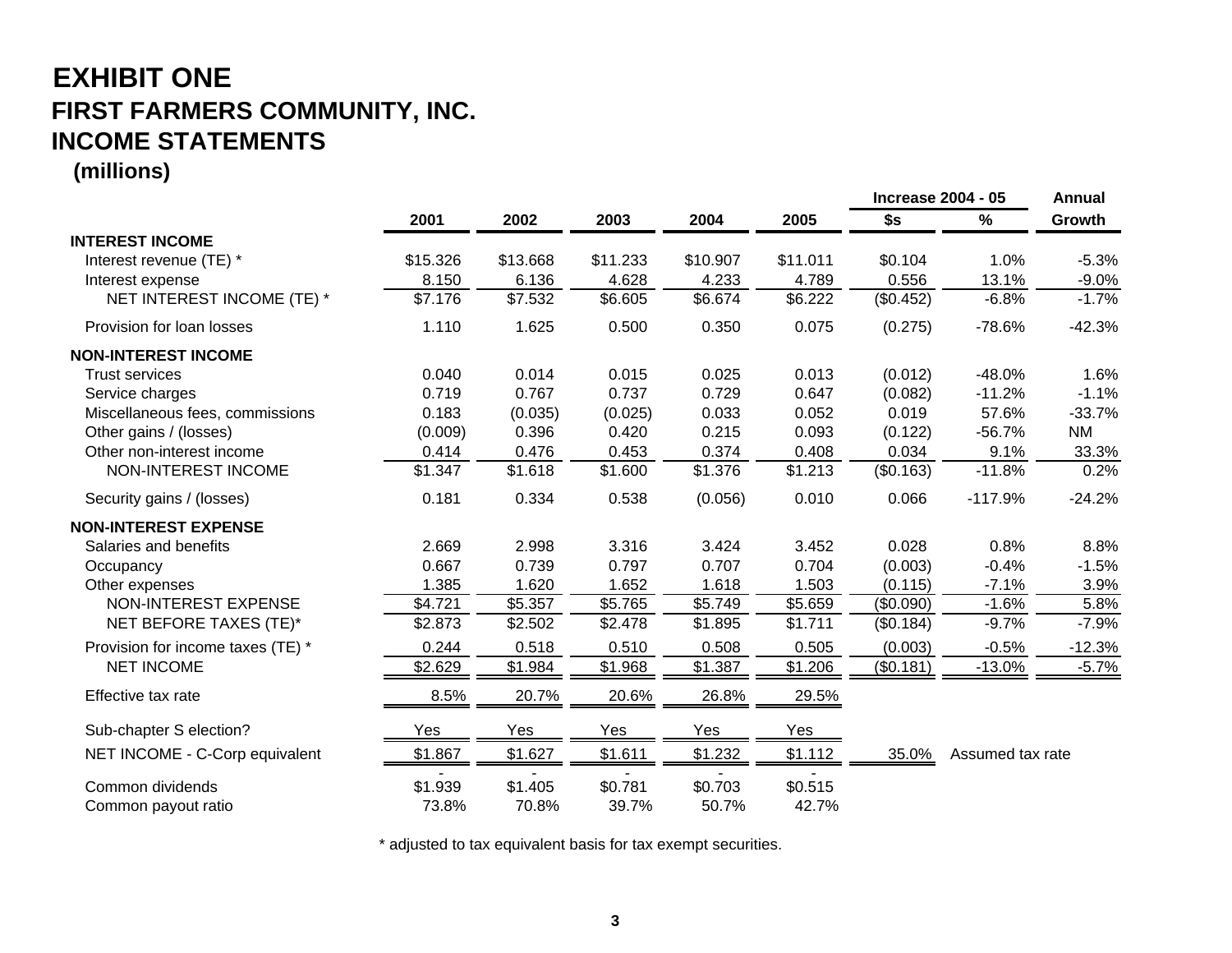## **EXHIBIT ONE FIRST FARMERS COMMUNITY, INC. INCOME STATEMENTS - COMMON SIZED**

#### **% of Average Assets**

|                                   | 2001      | 2002      | 2003      | 2004      | 2005      | Average |
|-----------------------------------|-----------|-----------|-----------|-----------|-----------|---------|
| <b>INTEREST INCOME</b>            |           |           |           |           |           |         |
| Interest revenue (TE) *           | 7.90%     | 7.39%     | 6.06%     | 5.70%     | 5.86%     | 6.58%   |
| Interest expense                  | 4.20%     | 3.32%     | 2.50%     | 2.21%     | 2.55%     | 2.96%   |
| NET INTEREST INCOME (TE) *        | 3.70%     | 4.07%     | 3.56%     | 3.49%     | 3.31%     | 3.63%   |
| Provision for loan losses         | 0.57%     | 0.88%     | 0.27%     | 0.18%     | 0.04%     | 0.39%   |
| <b>NON-INTEREST INCOME</b>        |           |           |           |           |           |         |
| <b>Trust services</b>             | 0.02%     | 0.01%     | 0.01%     | 0.01%     | 0.01%     | 0.01%   |
| Service charges                   | 0.37%     | 0.41%     | 0.40%     | 0.38%     | 0.34%     | 0.38%   |
| Miscellaneous fees, commissions   | 0.09%     | $-0.02%$  | $-0.01%$  | 0.02%     | 0.03%     | 0.02%   |
| Other gains / (losses)            | 0.00%     | 0.21%     | 0.23%     | 0.11%     | 0.05%     | 0.12%   |
| Other non-interest income         | 0.21%     | 0.26%     | 0.24%     | 0.20%     | 0.22%     | 0.23%   |
| <b>NON-INTEREST INCOME</b>        | 0.69%     | 0.87%     | 0.86%     | 0.72%     | 0.65%     | 0.76%   |
| Security gains / (losses)         | 0.09%     | 0.18%     | 0.29%     | $-0.03%$  | 0.01%     | 0.11%   |
| <b>NON-INTEREST EXPENSE</b>       |           |           |           |           |           |         |
| Salaries and benefits             | 1.38%     | 1.62%     | 1.79%     | 1.79%     | 1.84%     | 1.68%   |
| Occupancy                         | 0.34%     | 0.40%     | 0.43%     | 0.37%     | 0.37%     | 0.38%   |
| Other expenses                    | 0.71%     | 0.88%     | 0.89%     | 0.85%     | 0.80%     | 0.83%   |
| NON-INTEREST EXPENSE              | 2.43%     | 2.90%     | 3.11%     | 3.01%     | 3.01%     | 2.89%   |
| NET BEFORE TAXES (TE)*            | 1.48%     | 1.35%     | 1.34%     | 0.99%     | 0.91%     | 1.21%   |
| Provision for income taxes (TE) * | 0.13%     | 0.28%     | 0.28%     | 0.27%     | 0.27%     | 0.24%   |
| <b>NET INCOME</b>                 | 1.36%     | 1.07%     | 1.06%     | 0.73%     | 0.64%     | 0.97%   |
| Average total assets              | \$193.939 | \$184.977 | \$185.331 | \$191.192 | \$187.896 |         |

\* adjusted to tax equivalent basis for tax exempt securities.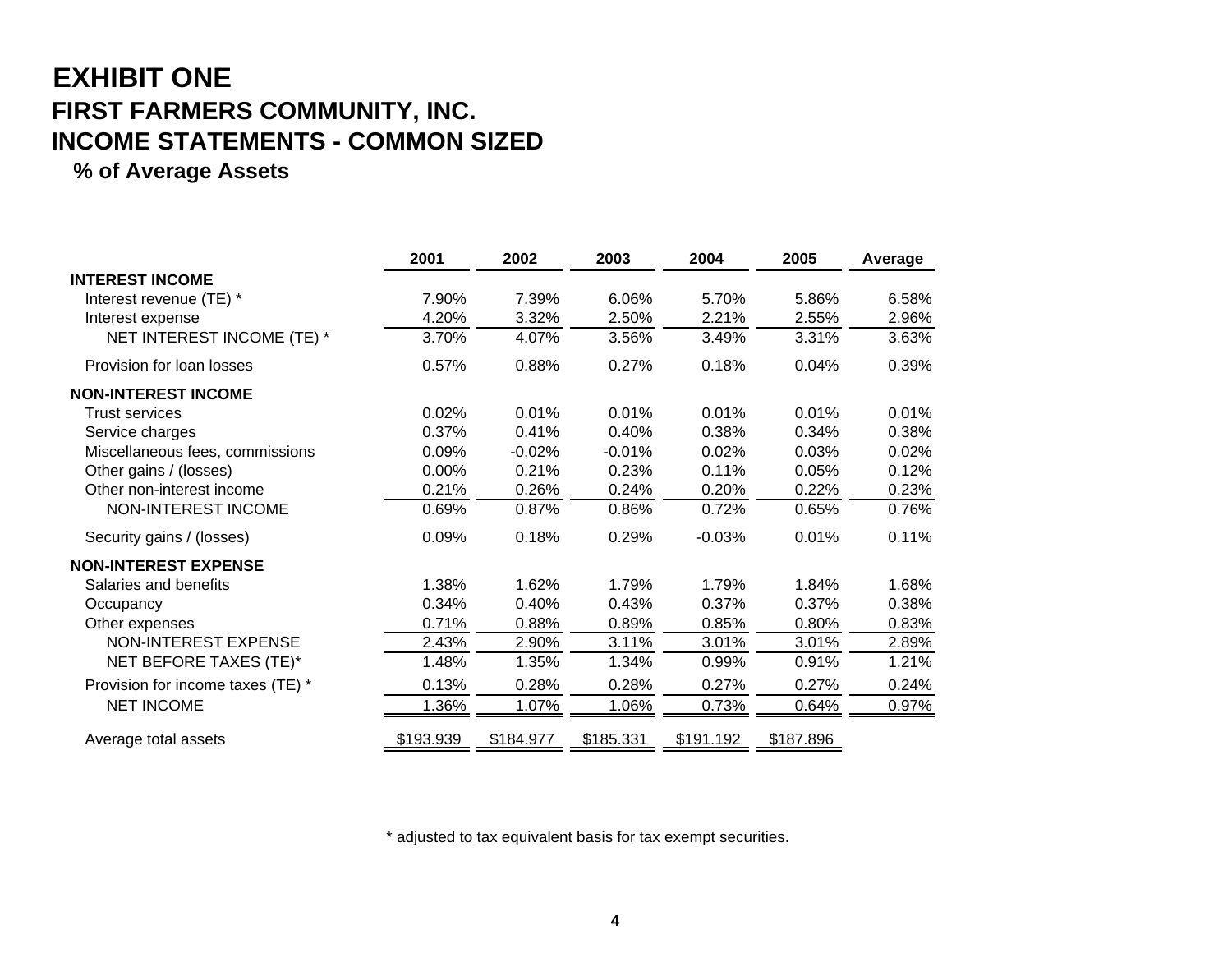### **EXHIBIT ONE FIRST FARMERS COMMUNITY, INC. LOAN PORTFOLIO (millions)**

|                                      | 2001      | 2002      | 2003     | 2004     | 2005     | Average   |
|--------------------------------------|-----------|-----------|----------|----------|----------|-----------|
| <b>LOAN PORTFOLIO</b>                |           |           |          |          |          |           |
| Land, construction                   | \$35.966  | \$21.932  | \$17.029 | \$17.347 | \$20.563 | \$22.567  |
| Commercial real estate               | 22.101    | 33.389    | 26.247   | 27.885   | 29.854   | 27.895    |
| Commercial, industrial               | 26.929    | 15.778    | 15.007   | 16.441   | 15.217   | 17.874    |
| Agricultural                         | 0.514     | 1.115     | 1.368    | 0.857    | 0.990    | 0.969     |
| Residential mortgages                | 29.205    | 30.251    | 23.059   | 20.212   | 19.116   | 24.369    |
| Consumer                             | 14.850    | 13.693    | 10.905   | 11.196   | 12.095   | 12.548    |
| Other                                | 0.843     | 0.224     | 0.541    | 0.878    | 1.073    | 0.712     |
| <b>TOTAL LOANS</b>                   | \$130.408 | \$116.382 | \$94.156 | \$94.816 | \$98.908 | \$106.934 |
|                                      |           |           |          |          |          |           |
| <b>COMPOSITION OF LOAN PORTFOLIO</b> |           |           |          |          |          |           |
| Land, construction                   | 27.6%     | 18.8%     | 18.1%    | 18.3%    | 20.8%    | 20.7%     |
| Commercial real estate               | 16.9%     | 28.7%     | 27.9%    | 29.4%    | 30.2%    | 26.6%     |
| Commercial, industrial               | 20.6%     | 13.6%     | 15.9%    | 17.3%    | 15.4%    | 16.6%     |
| Agricultural                         | 0.4%      | 1.0%      | 1.5%     | 0.9%     | 1.0%     | 0.9%      |
| Residential mortgages                | 22.4%     | 26.0%     | 24.5%    | 21.3%    | 19.3%    | 22.7%     |
| Consumer                             | 11.4%     | 11.8%     | 11.6%    | 11.8%    | 12.2%    | 11.8%     |
| Other                                | 0.6%      | 0.2%      | $0.6\%$  | 0.9%     | 1.1%     | 0.7%      |
| <b>TOTAL LOANS</b>                   | 100.0%    | 100.0%    | 100.0%   | 100.0%   | 100.0%   | 100.0%    |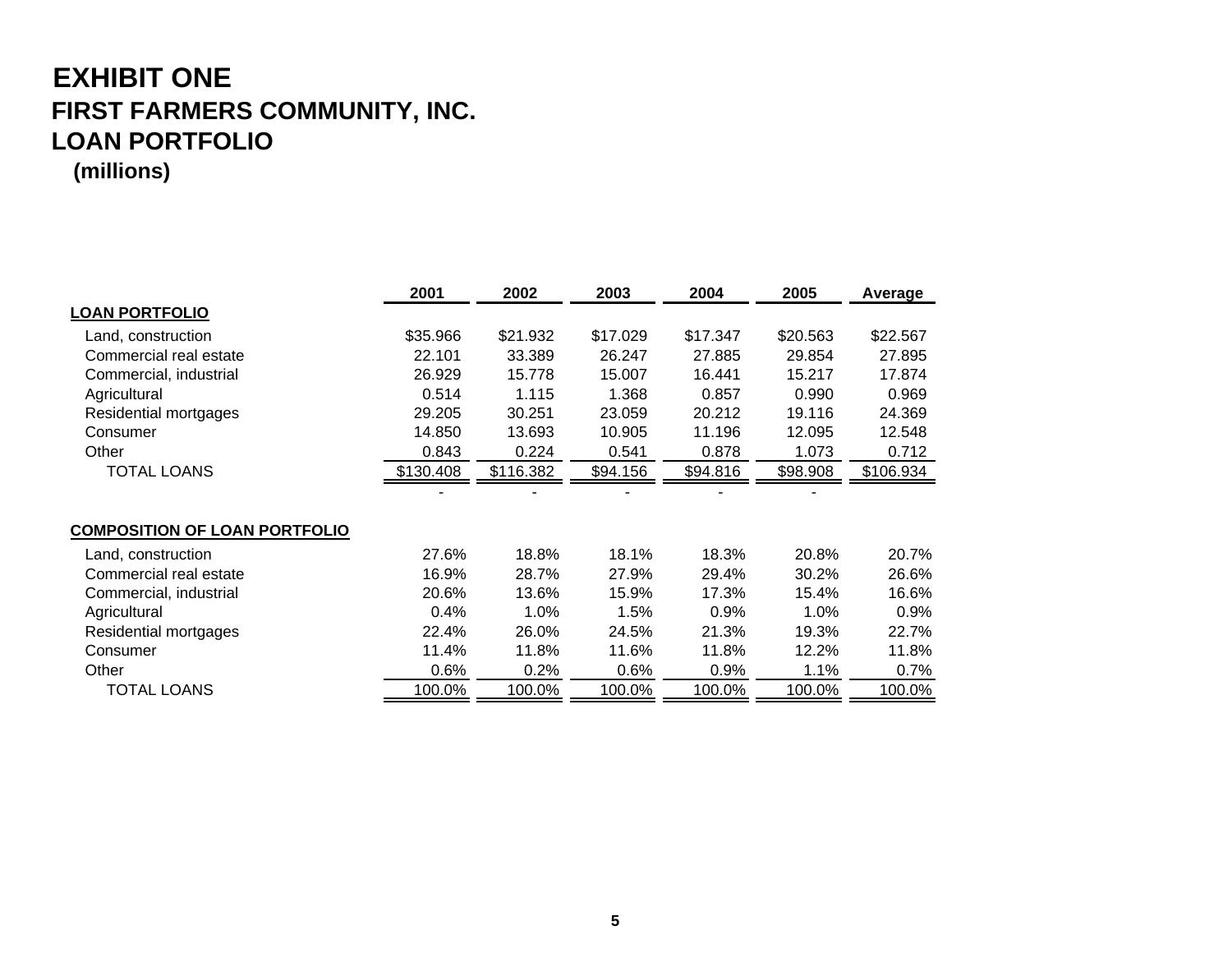## **EXHIBIT ONE FIRST FARMERS COMMUNITY, INC. CREDIT QUALITY**

#### **(millions)**

|                                                           | 2001               | 2002               | 2003               | 2004               | 2005               | Average          |
|-----------------------------------------------------------|--------------------|--------------------|--------------------|--------------------|--------------------|------------------|
| PAST DUE, NON-PERFORMING ASSETS                           |                    |                    |                    |                    |                    |                  |
| Loans 90 days past due                                    | \$0.002            | \$0.002            | \$0.017            | \$0.001            | \$0.000            | \$0.004          |
| Non-accrual loans<br>Other Real Estate Owned (OREO)       | \$0.994<br>1.286   | \$5.137<br>1.676   | \$2.187<br>2.439   | \$3.392<br>1.125   | \$2.353<br>1.379   | \$2.813<br>1.581 |
| NON-PERFORMING ASSETS                                     | \$2.280            | \$6.813            | \$4.626            | \$4.517            | \$3.732            | \$4.394          |
| PAST DUE, NON-PERFORMING RATIOS                           |                    |                    |                    |                    |                    |                  |
| Loans 90 days past due                                    | 0.00%              | 0.00%              | 0.02%              | 0.00%              | 0.00%              | 0.00%            |
| Non-accrual loans / Loans                                 | 0.76%              | 4.41%              | 2.32%              | 3.58%              | 2.38%              | 2.69%            |
| Non-performing assets/(Loans plus OREO)                   | 1.73%              | 5.77%              | 4.79%              | 4.71%              | 3.72%              | 4.14%            |
| <b>ALLOWANCE COVERAGE, NON-PERFORMING ASSETS</b>          |                    |                    |                    |                    |                    |                  |
| Allowance for loan losses<br>Allowance/Loans              | \$2.767<br>2.12%   | \$3.085<br>2.65%   | \$2.644<br>2.81%   | \$2.520<br>2.66%   | \$2.096<br>2.12%   | \$2.622<br>2.47% |
| Allowance/Non-accruals<br>Allowance/Non-performing assets | 278%<br>121%       | 60%<br>45%         | 121%<br>57%        | 74%<br>56%         | 89%<br>56%         | 125%<br>67%      |
| <b>PROVISION, NET CHARGE-OFFS:</b>                        |                    |                    |                    |                    |                    |                  |
| Provision for loan losses                                 | \$1.110            | \$1.625            | \$0.500            | \$0.350            | \$0.075            |                  |
| Loans charged-off<br>Recoveries                           | \$0.386<br>(0.061) | \$1.381<br>(0.074) | \$0.964<br>(0.024) | \$0.544<br>(0.070) | \$0.682<br>(0.183) |                  |
| <b>NET CHARGE-OFFS</b>                                    | \$0.325            | \$1.307            | \$0.940            | \$0.474            | \$0.499            |                  |
| <b>CHANGE TO ALLOWANCE</b>                                | \$0.785            | \$0.318            | (\$0.440)          | (\$0.124)          | (\$0.424)          |                  |
| Net charge-offs/Loans                                     | 0.25%              | 1.12%              | 1.00%              | 0.50%              | 0.50%              | 0.68%            |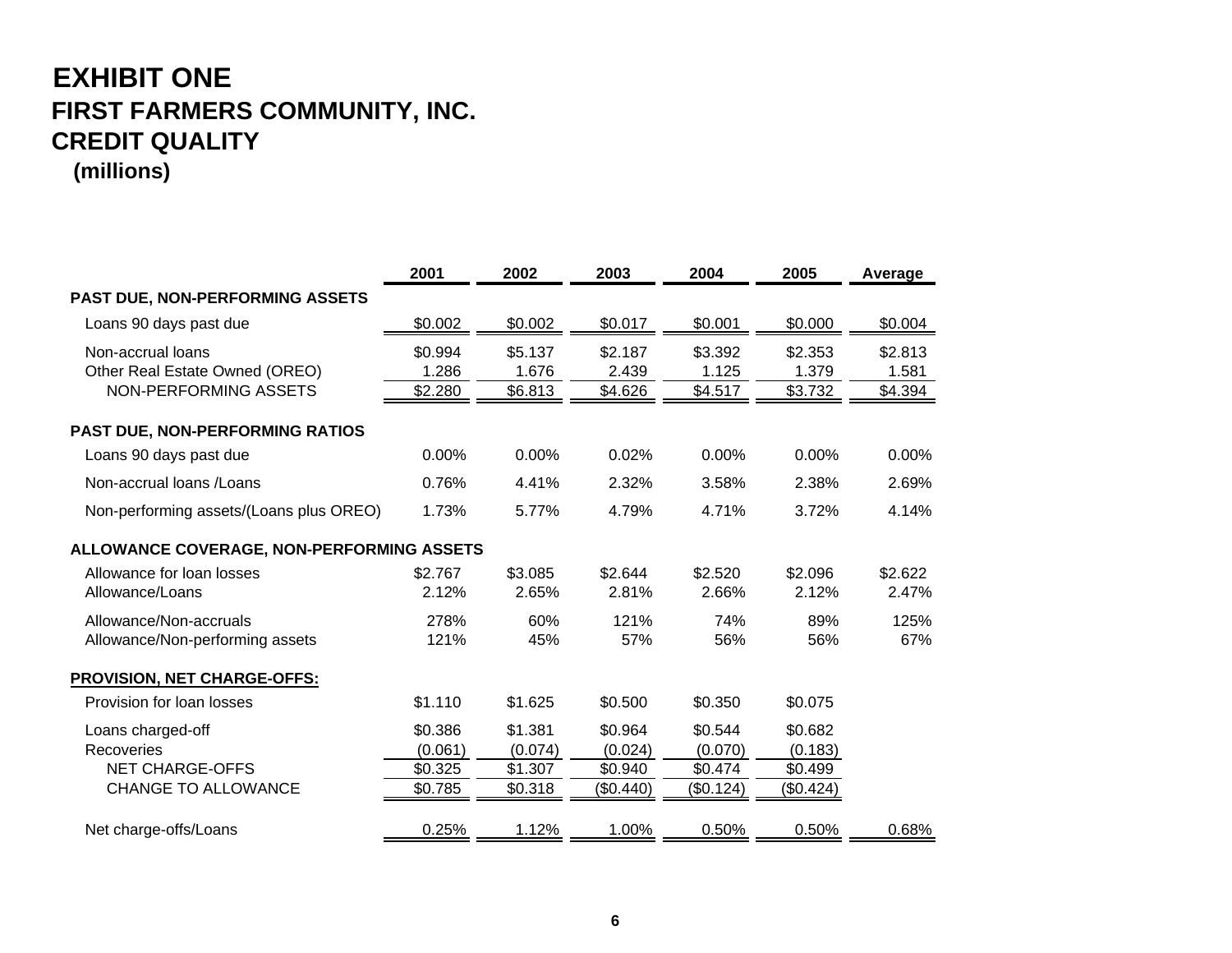## **EXHIBIT ONE FIRST FARMERS COMMUNITY, INC. MISCELLANEOUS RATIOS**

|                                               | 2001    | 2002     | 2003     | 2004     | 2005     |         |           |
|-----------------------------------------------|---------|----------|----------|----------|----------|---------|-----------|
| <b>GROWTH RATES</b>                           |         |          |          |          |          |         |           |
| Loans                                         | 10.9%   | $-10.8%$ | $-19.1%$ | 0.7%     | 4.3%     |         |           |
| Deposits                                      | 10.4%   | $-5.2%$  | $-1.4%$  | 6.3%     | 4.5%     |         |           |
| Assets                                        | 9.2%    | $-6.1%$  | $-0.9%$  | 5.6%     | 0.3%     |         |           |
| Income                                        | 62.7%   | $-24.5%$ | $-0.8%$  | $-29.5%$ | $-13.0%$ |         |           |
|                                               | 2001    | 2002     | 2003     | 2004     | 2005     | Average |           |
| <b>BALANCE SHEET RATIOS</b>                   |         |          |          |          |          |         |           |
| Tangible Common Equity/Tang. Assets           | 7.4%    | 8.1%     | 8.6%     | 8.6%     | 8.2%     | 8.2%    |           |
| <b>Tier I Capital Ratio</b>                   | 6.7%    | 7.2%     | 7.9%     | 7.9%     | 8.2%     | 7.6%    |           |
| Tier I risk based capital                     | 8.8%    | 9.5%     | 11.6%    | 12.0%    | 12.2%    | 10.8%   |           |
| Loans / Deposits                              | 83.1%   | 78.2%    | 64.2%    | 60.8%    | 60.7%    | 69.4%   |           |
| <b>INCOME STATEMENT PERFORMANCE RATIOS</b>    |         |          |          |          |          |         |           |
| Full-time Equivalent Employees (FTEs)         | 84      | 86       | 86       | 89       | 91       | 87      |           |
| Assets / FTE                                  | \$2.310 | \$2.118  | \$2.098  | \$2.140  | \$2.099  | \$2.153 | <b>MM</b> |
| <b>Efficiency Ratio</b>                       | 55.4%   | 58.5%    | 70.3%    | 71.4%    | 76.1%    | 66.3%   |           |
| <b>INTEREST - YIELD, COST, SPREAD, MARGIN</b> |         |          |          |          |          |         |           |
| Yield on earning assets (TE)*                 | 8.48%   | 7.96%    | 6.56%    | 6.09%    | 6.28%    | 7.08%   |           |
| Cost of interest-bearing liabilities          | 5.12%   | 4.08%    | 3.09%    | 2.76%    | 3.18%    | 3.65%   |           |
| YIELD / COST SPREAD (TE) *                    | 3.35%   | 3.88%    | 3.47%    | 3.33%    | 3.10%    | 3.43%   |           |
| Net interest margin (TE) *                    | 3.97%   | 4.39%    | 3.86%    | 3.73%    | 3.55%    | 3.90%   |           |
| <b>RETURN ON COMMON EQUITY</b>                | 12.2%   | 10.5%    | 10.3%    | 7.4%     | 6.8%     | 9.4%    |           |

(C-corp equivalent)

\* Adjusted to tax equivalent basis for tax exempt securities.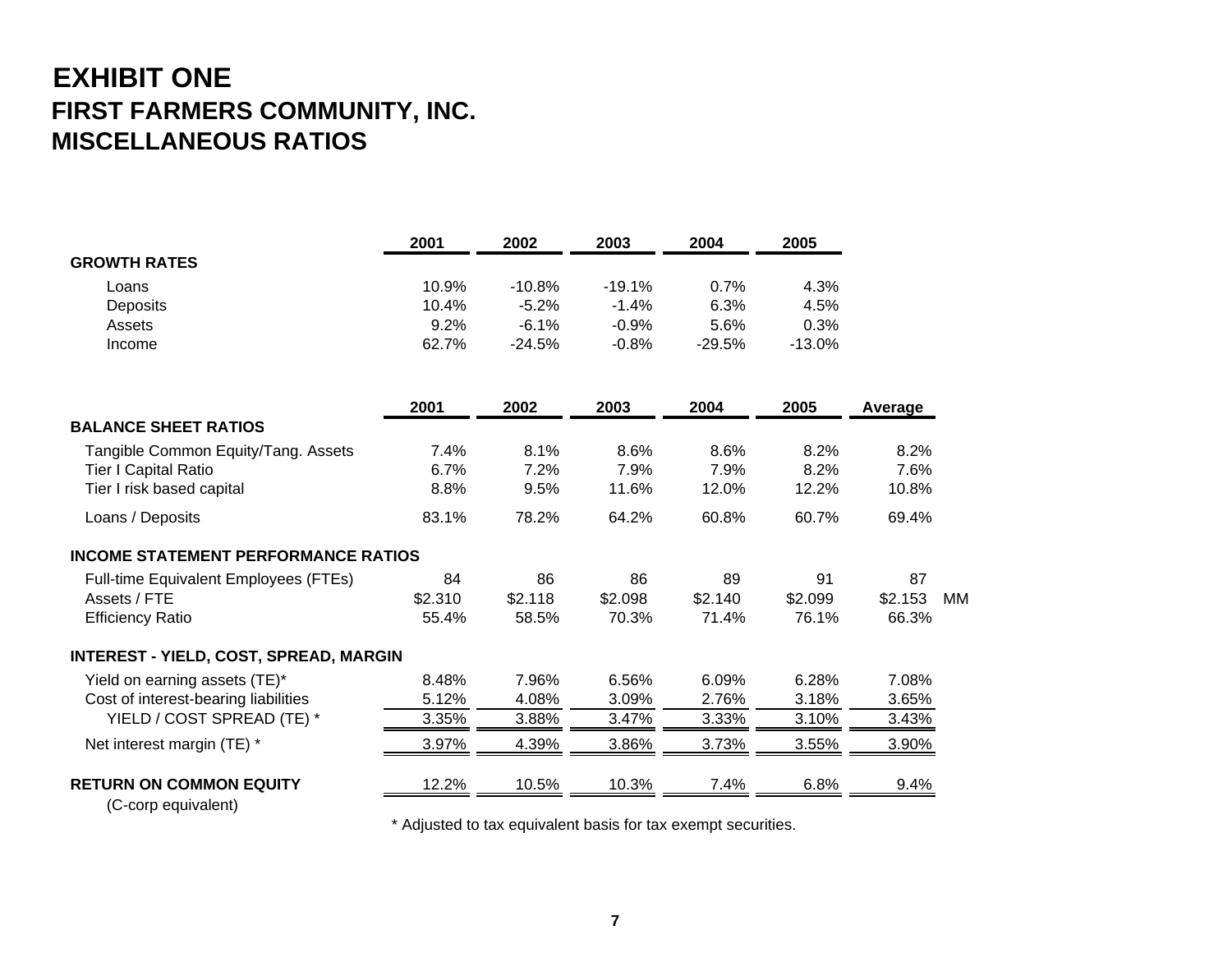#### **EXHIBITS TWO & THREE BASE YEAR CREDIT ADJUSTMENTS**

The assumption is that the acquisition process moves forward at a reasonable pace so that the transaction is closed by year-end. The seller is given credit for retained earnings. The allowance for loan losses is increased to provide 100% coverage of non-accruals and OREO, as shown in EXHIBIT THREE. This adjustment reduces common equity and the related capital payout by \$1.1 million.

The return on assets (ROA) is reduced to .44% from .64% as the provision for loan losses is set at a sustainable level and the provision for taxes is set at the acquirer's rate.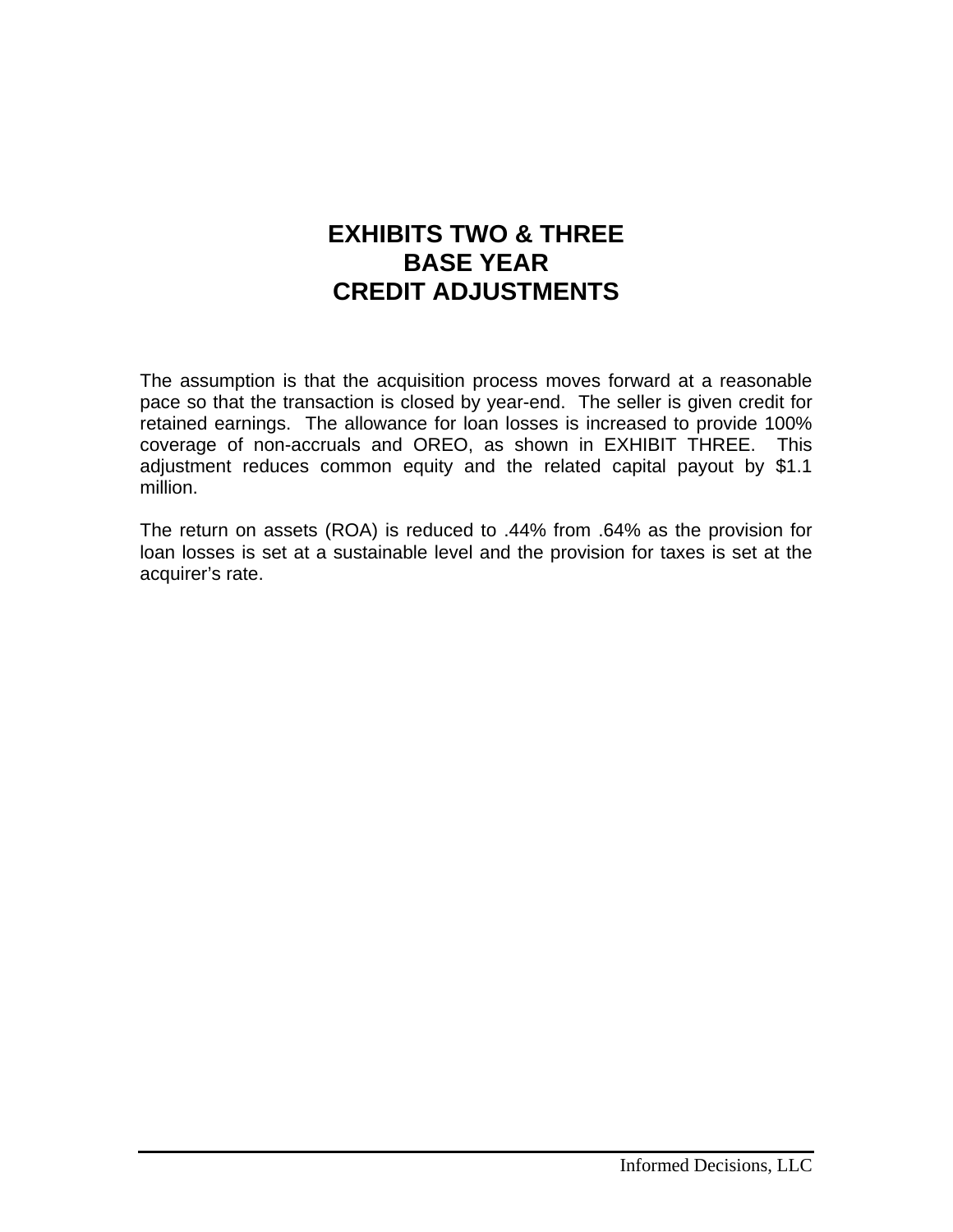## **EXHIBIT TWO FIRST FARMERS COMMUNITY, INC. BASE YEAR ADJUSTMENTS**

| (millions)                             | 12/31/05  | To           | 12/31/06<br><b>Adjustments</b> |                          | <b>Total</b>  | <b>Capital</b>   | <b>Adjusted</b> |             |
|----------------------------------------|-----------|--------------|--------------------------------|--------------------------|---------------|------------------|-----------------|-------------|
|                                        | Reported  | <b>Close</b> | <b>Base</b>                    | <b>Credit</b>            | Other         | <b>Available</b> | Payout          | <b>Base</b> |
| <b>EARNING ASSETS</b>                  |           |              |                                |                          |               |                  |                 |             |
| Bank, interest-bearing deposits        | \$0.002   |              | \$0.002                        |                          |               | \$0.002          |                 | \$0.002     |
| Fed funds sold                         | 7.528     | $0.663$ (a)  | 8.191                          |                          |               | 8.191            | $(1.658)$ (i)   | 6.533       |
| <b>Securities</b>                      | 72.467    |              | 72.467                         |                          |               | 72.467           |                 | 72.467      |
| Loans                                  | 98.908    |              | 98.908                         |                          |               | 98.908           |                 | 98.908      |
| <b>EARNING ASSETS</b>                  | \$178.905 | \$0.663      | \$179.568                      | \$0.000                  | \$0.000       | \$179.568        | (\$1.658)       | \$177.910   |
| <b>OTHER ASSETS</b>                    |           |              |                                |                          |               |                  |                 |             |
| Allowance for loan losses              | (2.096)   |              |                                | (2.096)<br>$(1.636)$ (b) |               | (3.732)          |                 | (3.732)     |
| Cash                                   | 4.017     |              |                                | 4.017                    |               | 4.017            |                 | 4.017       |
| <b>Fixed assets</b>                    | 4.262     |              |                                | 4.262                    | $(0.150)$ (e) | 4.112            |                 | 4.112       |
| Other real estate owned                | 1.379     |              |                                | 1.379                    |               | 1.379            |                 | 1.379       |
| Goodwill                               | 0.781     |              | 0.781                          |                          | $(0.781)$ (f) |                  |                 |             |
| Intangibles                            | 0.226     |              |                                | 0.226                    |               | 0.226            |                 | 0.226       |
| Other assets                           | 3.568     |              |                                | 3.568<br>0.573           | 0.293<br>(b)  | 4.433<br>(e)     |                 | 4.433       |
| <b>TOTAL ASSETS</b>                    | \$191.042 | \$0.663      | \$191.705                      | (\$1.063)                | (\$0.639)     | \$190.003        | (\$1.658)       | \$188.345   |
| <b>DEPOSITS</b>                        |           |              |                                |                          |               |                  |                 |             |
| Demand deposits (DDA)                  | \$18.072  |              | \$18.072                       |                          |               | \$18.072         |                 | \$18.072    |
| NOW accounts                           | 16.397    |              | 16.397                         |                          |               | 16.397           |                 | 16.397      |
| Money market, savings                  | 54.576    |              | 54.576                         |                          |               | 54.576           |                 | 54.576      |
| Certificates of deposit (CDs) < \$100k | 48.971    |              | 48.971                         |                          |               | 48.971           |                 | 48.971      |
| Certificates of deposit (CDs) > \$100k | 24.981    |              | 24.981                         |                          |               | 24.981           |                 | 24.981      |
| <b>TOTAL DEPOSITS</b>                  | \$162.997 | \$0.000      | \$162.997                      | \$0.000                  | \$0.000       | \$162.997        | \$0.000         | \$162.997   |
| <b>OTHER LIABILITIES</b>               |           |              |                                |                          |               |                  |                 |             |
| Fed funds purchased                    | 0.604     |              |                                | 0.604                    |               | 0.604            |                 | 0.604       |
| <b>Borrowings</b>                      | 11.115    |              | 11.115                         |                          | $(0.345)$ (g) | 10.770           |                 | 10.770      |
| Other liabilities                      | 0.490     |              |                                | 0.490                    | 0.300         | 0.790<br>(e)     |                 | 0.790       |
| <b>TOTAL LIABILITIES</b>               | \$175.206 | \$0.000      | \$175.206                      | \$0.000                  | (\$0.045)     | \$175.161        | \$0.000         | \$175.161   |
| <b>EQUITY</b>                          |           |              |                                |                          |               |                  |                 |             |
| Common stock                           | 16.853    | $0.663$ (a)  | 17.516                         | $(1.063)$ (b)            | $(1.611)$ (g) | 14.842           | $(1.658)$ (i)   | 13.184      |
| Accumulated adjustment                 | (0.672)   |              |                                | (0.672)                  | 0.672         | (g)              |                 |             |
| ESOP debt                              | (0.345)   |              |                                | (0.345)                  | 0.345         | (g)              |                 |             |
| <b>TOTAL COMMON EQUITY</b>             | \$15.836  | \$0.663      | \$16.499                       | (\$1.063)                | (\$0.594)     | $\sqrt{$14.842}$ | (\$1.658)       | \$13.184    |
| <b>TOTAL LIABS. &amp; EQUITY</b>       | \$191.042 | \$0.663      | \$191.705                      | (\$1.063)                | (\$0.639)     | \$190.003        | (\$1.658)       | \$188.345   |
| Common equity                          | 8.29%     |              |                                | 8.61%                    |               | 7.81%            |                 | 7.00%       |
| Tangible common equity                 | 7.91%     |              |                                | 8.23%                    |               | 7.81%            |                 | 7.00%       |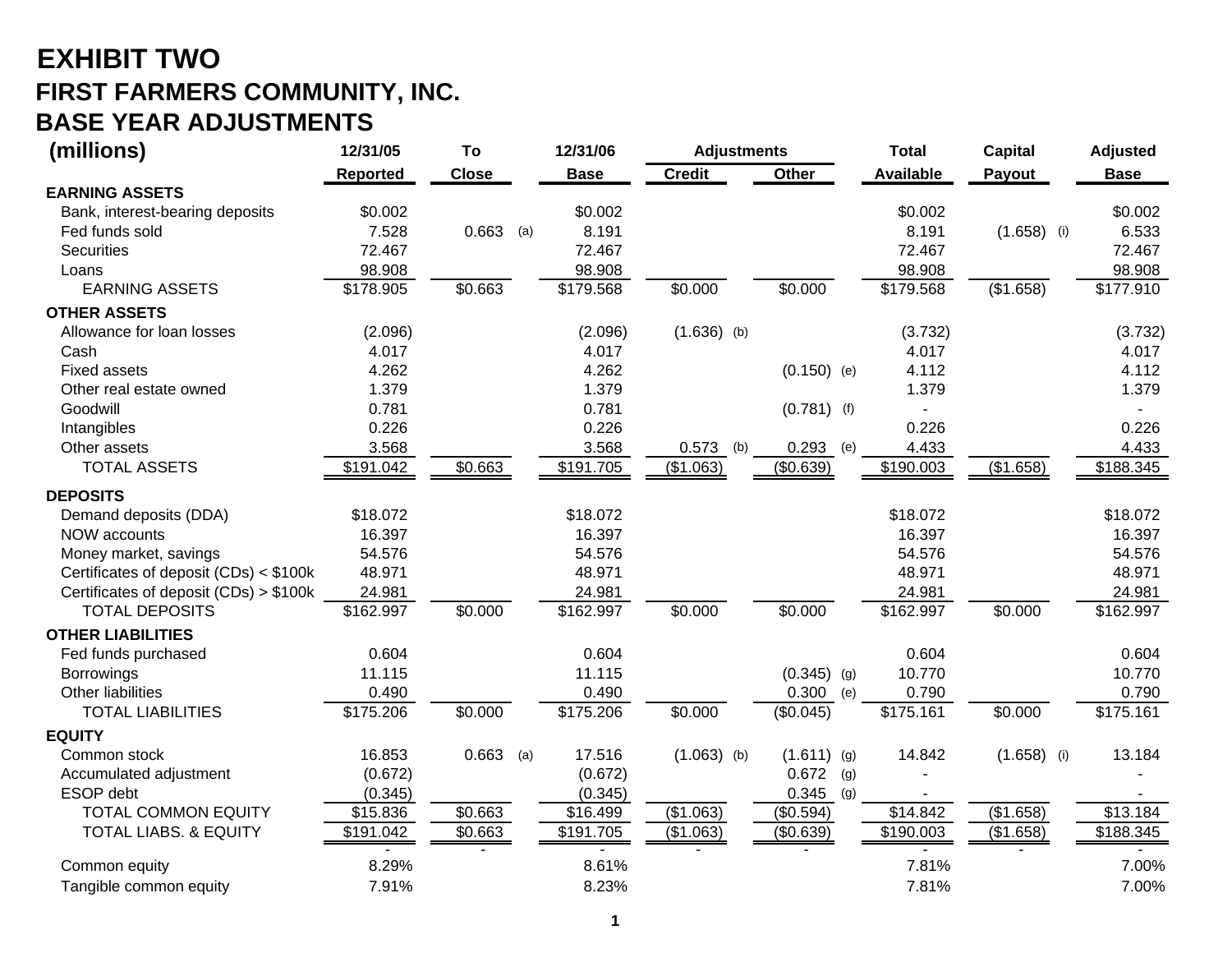## **EXHIBIT TWO FIRST FARMERS COMMUNITY, INC. BASE YEAR ADJUSTMENTS BALANCE SHEETS - COMMON SIZED**

|                                        | 12/31/05        | 12/31/06    | <b>Total</b>     | <b>Adjusted</b> |
|----------------------------------------|-----------------|-------------|------------------|-----------------|
|                                        | <b>Reported</b> | <b>Base</b> | <b>Available</b> | <b>Base</b>     |
| <b>EARNING ASSETS</b>                  |                 |             |                  |                 |
| Bank, interest-bearing deposits        | 0.0%            | 0.0%        | 0.0%             | 0.0%            |
| Fed funds sold                         | 3.9%            | 4.3%        | 4.3%             | 3.5%            |
| Securities                             | 37.9%           | 37.8%       | 38.1%            | 38.5%           |
| Loans                                  | 51.8%           | 51.6%       | 52.1%            | 52.5%           |
| <b>EARNING ASSETS</b>                  | 93.6%           | 93.7%       | 94.5%            | 94.5%           |
| <b>OTHER ASSETS</b>                    |                 |             |                  |                 |
| Allowance for loan losses              | $-1.1%$         | $-1.1%$     | $-2.0%$          | $-2.0%$         |
| Cash                                   | 2.1%            | 2.1%        | 2.1%             | 2.1%            |
| <b>Fixed assets</b>                    | 2.2%            | 2.2%        | 2.2%             | 2.2%            |
| Other real estate owned                | 0.7%            | 0.7%        | 0.7%             | 0.7%            |
| Goodwill                               | 0.4%            | 0.4%        |                  |                 |
| Intangibles                            | 0.1%            | 0.1%        | 0.1%             | 0.1%            |
| Other assets                           | 1.9%            | 1.9%        | 2.3%             | 2.4%            |
| <b>TOTAL ASSETS</b>                    | 100.0%          | 100.0%      | 100.0%           | 100.0%          |
| <b>DEPOSITS</b>                        |                 |             |                  |                 |
| Demand deposits (DDA)                  | 9.5%            | 9.4%        | 9.5%             | 9.6%            |
| <b>NOW accounts</b>                    | 8.6%            | 8.6%        | 8.6%             | 8.7%            |
| Money market, savings                  | 28.6%           | 28.5%       | 28.7%            | 29.0%           |
| Certificates of deposit (CDs) < \$100k | 25.6%           | 25.5%       | 25.8%            | 26.0%           |
| Certificates of deposit (CDs) > \$100k | 13.1%           | 13.0%       | 13.1%            | 13.3%           |
| <b>TOTAL DEPOSITS</b>                  | 85.3%           | 85.0%       | 85.8%            | 86.5%           |
| <b>OTHER LIABILITIES</b>               |                 |             |                  |                 |
| Fed funds purchased                    | 0.3%            | 0.3%        | 0.3%             | 0.3%            |
| <b>Borrowings</b>                      | 5.8%            | 5.8%        | 5.7%             | 5.7%            |
| Other liabilities                      | 0.3%            | 0.3%        | 0.4%             | 0.4%            |
| <b>TOTAL LIABILITIES</b>               | 91.7%           | 91.4%       | 92.2%            | 93.0%           |
| <b>EQUITY</b>                          |                 |             |                  |                 |
| Common stock                           | 8.8%            | 9.1%        | 7.8%             | 7.0%            |
| Accumulated adjustment                 | $-0.4%$         | $-0.4%$     |                  |                 |
| ESOP debt                              | $-0.2%$         | $-0.2%$     |                  |                 |
| <b>TOTAL COMMON EQUITY</b>             | 8.3%            | 8.6%        | 7.8%             | 7.0%            |
| <b>TOTAL LIABS. &amp; EQUITY</b>       | 100.0%          | 100.0%      | 100.0%           | 100.0%          |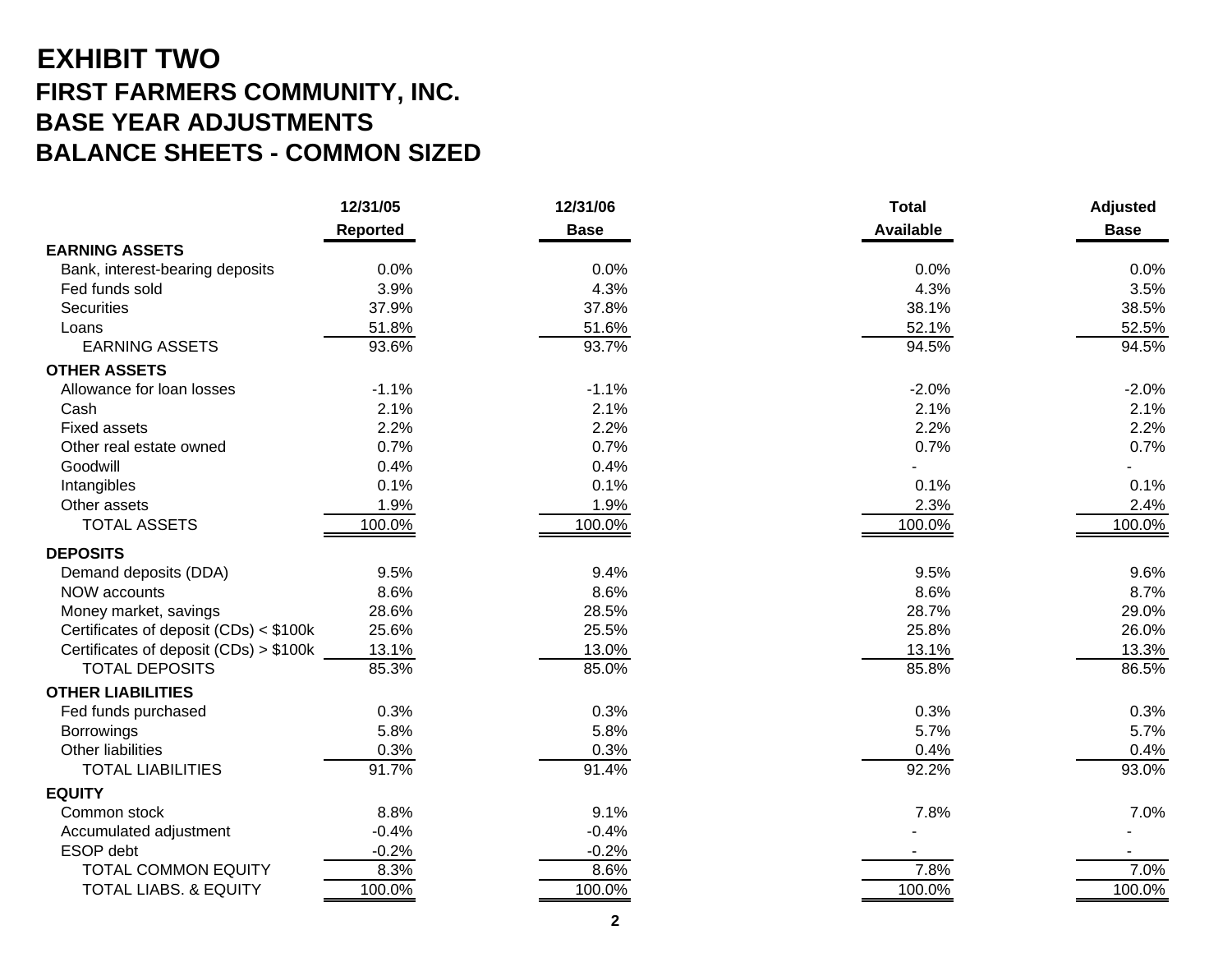## **EXHIBIT TWO FIRST FARMERS COMMUNITY, INC. BASE YEAR ADJUSTMENTS INCOME STATEMENTS**

**(millions)**

|                                                   | 12/31/05        | To             | 12/31/06    | <b>Adjustments</b> |     |               | <b>Total</b>     | <b>Capital</b> | <b>Adjusted</b> |
|---------------------------------------------------|-----------------|----------------|-------------|--------------------|-----|---------------|------------------|----------------|-----------------|
|                                                   | <b>Reported</b> | <b>Close</b>   | <b>Base</b> | <b>Credit</b>      |     | <b>Other</b>  | <b>Available</b> | Payout         | <b>Base</b>     |
| <b>INTEREST INCOME</b><br>Interest revenue (TE) * | \$11.011        | \$0.027<br>(a) | \$11.038    |                    |     |               | \$11.038         | $($0.066)$ (i) | \$10.971        |
| Interest expense                                  | 4.789           |                | 4.789       |                    |     |               | 4.789            |                | 4.789           |
| NET INTEREST INCOME (TE) *                        | \$6.222         | \$0.027        | \$6.249     | \$0.000            |     | \$0.000       | \$6.249          | (\$0.066)      | \$6.182         |
| Provision for loan losses                         | 0.075           |                | 0.075       | 0.342              | (b) |               | 0.417            |                | 0.417           |
| <b>NON-INTEREST INCOME</b>                        |                 |                |             |                    |     |               |                  |                |                 |
| <b>Trust services</b>                             | 0.013           |                | 0.013       |                    |     |               | 0.013            |                | 0.013           |
| Service charges                                   | 0.647           |                | 0.647       |                    |     |               | 0.647            |                | 0.647           |
| Miscellaneous fees, commissions                   | 0.052           |                | 0.052       |                    |     |               | 0.052            |                | 0.052           |
| Other gains / (losses)                            | 0.093           |                | 0.093       | $(0.093)$ (c)      |     |               |                  |                |                 |
| Other non-interest income                         | 0.408           |                | 0.408       |                    |     |               | 0.408            |                | 0.408           |
| NON-INTEREST INCOME                               | \$1.213         | \$0.000        | \$1.213     | (\$0.093)          |     | \$0.000       | \$1.120          | \$0.000        | \$1.120         |
| Security gains / (losses)                         | 0.010           |                | 0.010       | $(0.010)$ (c)      |     |               |                  |                |                 |
| <b>NON-INTEREST EXPENSE</b>                       |                 |                |             |                    |     |               |                  |                |                 |
| Salaries and benefits                             | 3.452           |                | 3.452       |                    |     |               | 3.452            |                | 3.452           |
| Occupancy                                         | 0.704           |                | 0.704       |                    |     |               | 0.704            |                | 0.704           |
| Other expenses                                    | 1.503           |                | 1.503       |                    |     | $(0.030)$ (e) | 1.473            |                | 1.473           |
| NON-INTEREST EXPENSE                              | \$5.659         | \$0.000        | \$5.659     | \$0.000            |     | (\$0.030)     | \$5.629          | \$0.000        | \$5.629         |
| NET BEFORE TAXES (TE)*                            | \$1.711         | \$0.027        | \$1.738     | (\$0.445)          |     | \$0.030       | \$1.323          | (\$0.066)      | \$1.257         |
| Provision for income taxes (TE)*                  | 0.505           | 0.009<br>(a)   | 0.514       | (0.132)            | (d) | 0.080<br>(h)  | 0.463            | (0.023)<br>(i) | 0.440           |
| <b>NET INCOME</b>                                 | \$1.206         | \$0.017        | \$1.223     | (\$0.313)          |     | (\$0.050)     | \$0.860          | (\$0.043)      | \$0.817         |
| Effective tax rate                                | 29.5%           |                | 29.6%       |                    |     |               | 35.0%            |                | 35.0%           |

\* Adjusted to tax equivalent basis for tax exempt securities.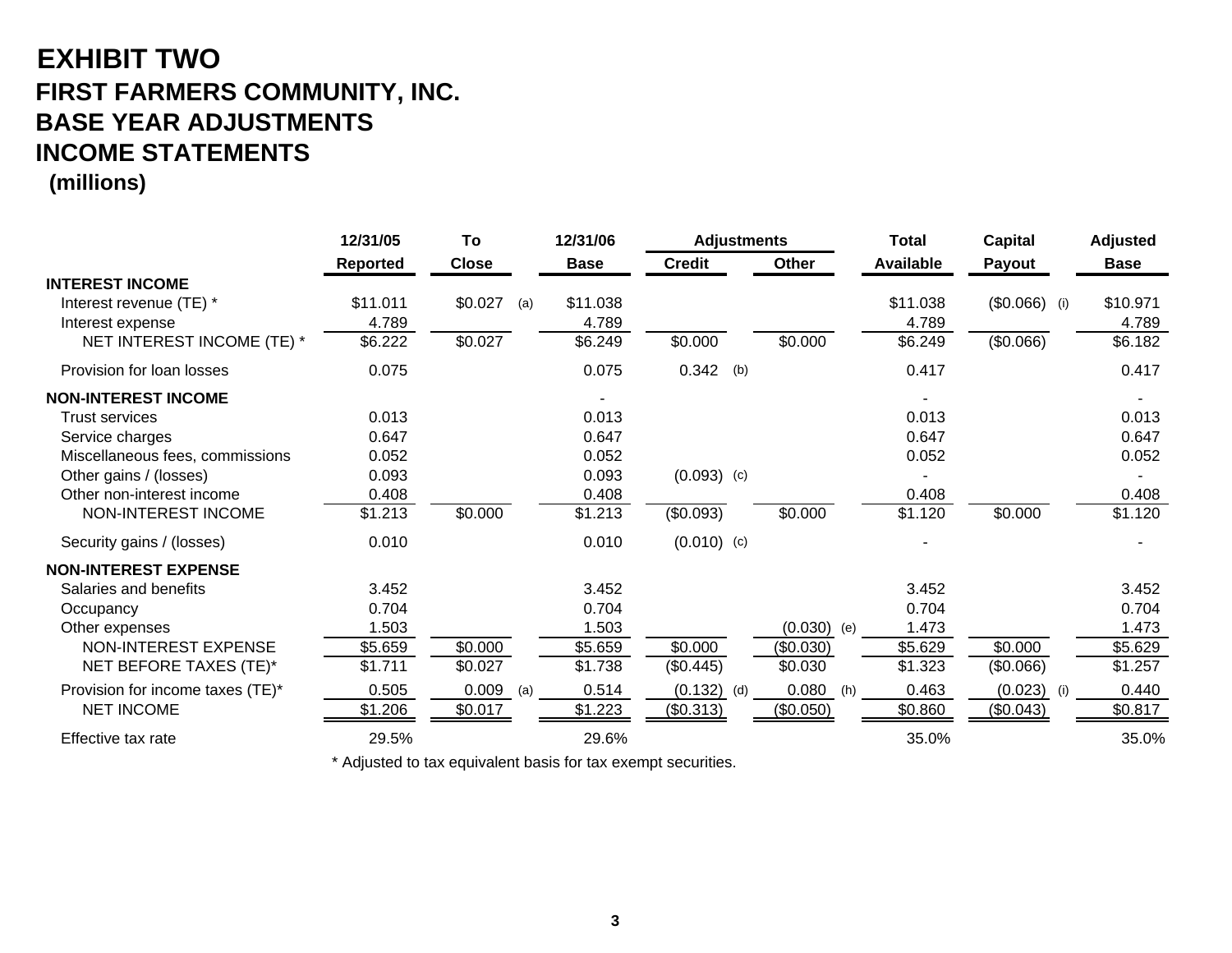## **EXHIBIT TWO FIRST FARMERS COMMUNITY, INC. BASE YEAR ADJUSTMENTS INCOME STATEMENTS - COMMON SIZED**

#### **% of Average Assets**

|                                  | 12/31/05<br>12/31/06 |             | <b>Total</b>     | <b>Adjusted</b> |
|----------------------------------|----------------------|-------------|------------------|-----------------|
|                                  | Reported             | <b>Base</b> | <b>Available</b> | <b>Base</b>     |
| <b>INTEREST INCOME</b>           |                      |             |                  |                 |
| Interest revenue (TE) *          | 5.86%                | 5.85%       | 5.91%            | 5.92%           |
| Interest expense                 | 2.55%                | 2.54%       | 2.56%            | 2.59%           |
| NET INTEREST INCOME (TE) *       | 3.31%                | 3.31%       | 3.34%            | 3.34%           |
| Provision for loan losses        | 0.04%                | 0.04%       | 0.22%            | 0.22%           |
| <b>NON-INTEREST INCOME</b>       |                      |             |                  |                 |
| <b>Trust services</b>            | 0.01%                | 0.01%       | 0.01%            | 0.01%           |
| Service charges                  | 0.34%                | 0.34%       | 0.35%            | 0.35%           |
| Miscellaneous fees, commissions  | 0.03%                | 0.03%       | 0.03%            | 0.03%           |
| Other gains / (losses)           | 0.05%                | 0.05%       | 0.00%            | 0.00%           |
| Other non-interest income        | 0.22%                | 0.22%       | 0.22%            | 0.22%           |
| NON-INTEREST INCOME              | 0.65%                | 0.64%       | 0.60%            | 0.60%           |
| Security gains / (losses)        | 0.01%                | 0.01%       | 0.00%            | 0.00%           |
| <b>NON-INTEREST EXPENSE</b>      |                      |             |                  |                 |
| Salaries and benefits            | 1.84%                | 1.83%       | 1.85%            | 1.86%           |
| Occupancy                        | 0.37%                | 0.37%       | 0.38%            | 0.38%           |
| Other expenses                   | 0.80%                | 0.80%       | 0.79%            | 0.80%           |
| NON-INTEREST EXPENSE             | 3.01%                | 3.00%       | 3.01%            | 3.04%           |
| NET BEFORE TAXES (TE)*           | 0.91%                | 0.92%       | 0.71%            | 0.68%           |
| Provision for income taxes (TE)* | 0.27%                | 0.27%       | 0.25%            | 0.24%           |
| <b>NET INCOME</b>                | 0.64%                | 0.65%       | 0.46%            | 0.44%           |
| Average total assets             | \$187.896            | \$188.559   | \$186.857        | \$185.199       |

\* Adjusted to tax equivalent basis for tax exempt securities.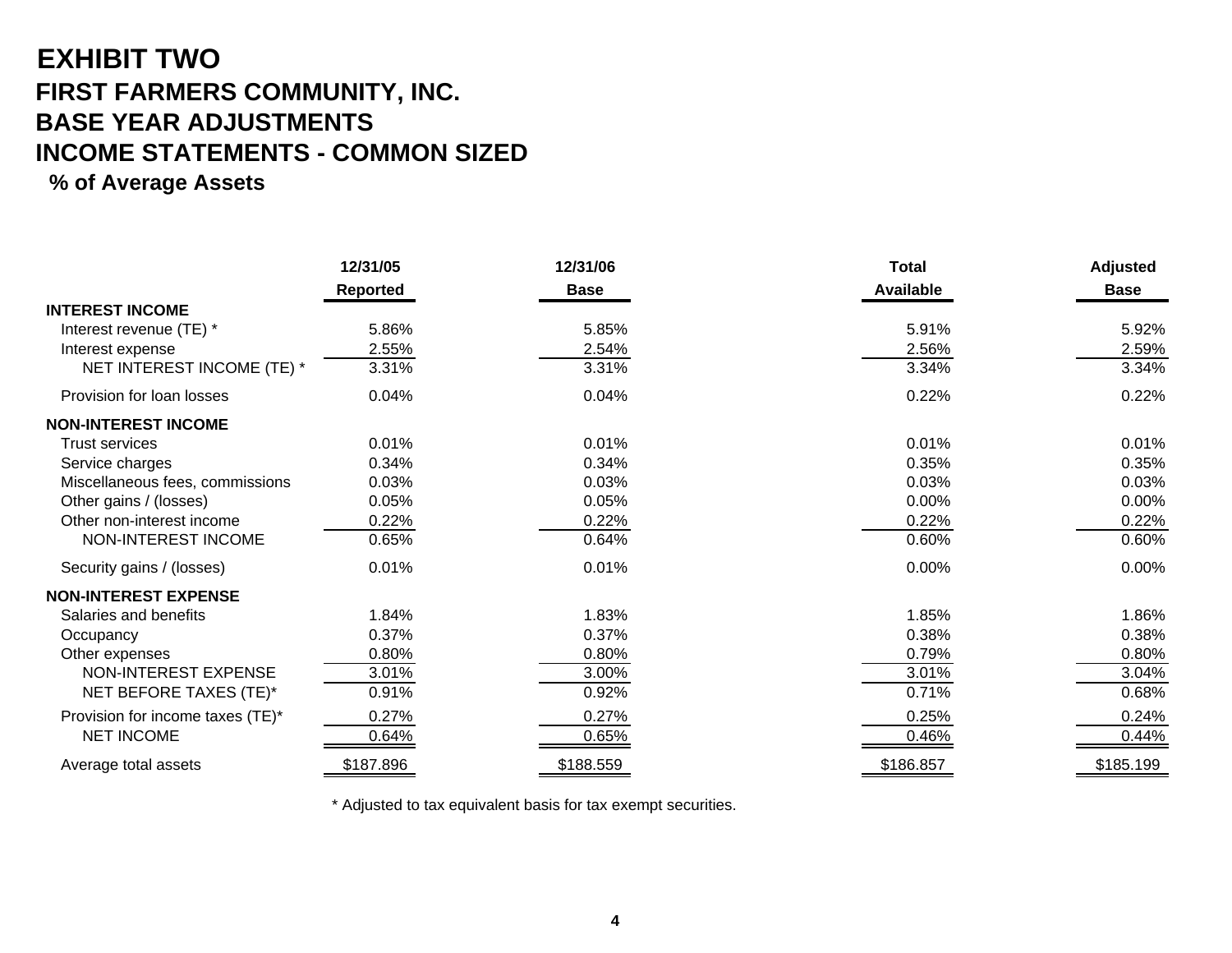## **EXHIBIT TWOFIRST FARMERS COMMUNITY, INC. BASE YEAR ADJUSTMENTS**

**(a)** Retained earnings to close with related interest revenues and taxes.

| Net income       | \$1.206 |
|------------------|---------|
| <b>Dividends</b> | (0.543) |
| RETAINED         | \$0.663 |

Interest revenue on these funds is calculated at 4.0% with the tax rate maintained at thatobserved for 2005.

- **(b)** Increase in allowance for loan losses and provision for loan losses with related impact to taxes and equity per adjustment page.
- **(c)** Eliminate security gains, not sustainable.
- **(d)** Adjust the provision for income taxes related to the provision for loan losses and the elimination of security gains.
- **(e)** Potential adjustments arising from accounting differences, write-offs, asset adjustments, generally identified after discussions with seller or based on due diligence.
- **(f)** Eliminate recorded goodwill for purposes of analysis.
- **(g)** Consolidate the balance for accumulated adjustment into the common stock balance for purposes of analysis; reclassify ESOP debt as liability.
- **(h)** Set the provision for income taxes at 35.0% of net before taxes.
- **(i)** Set equity capital at 7% of tangible assets with related impact to interest revenues and provision for income taxes.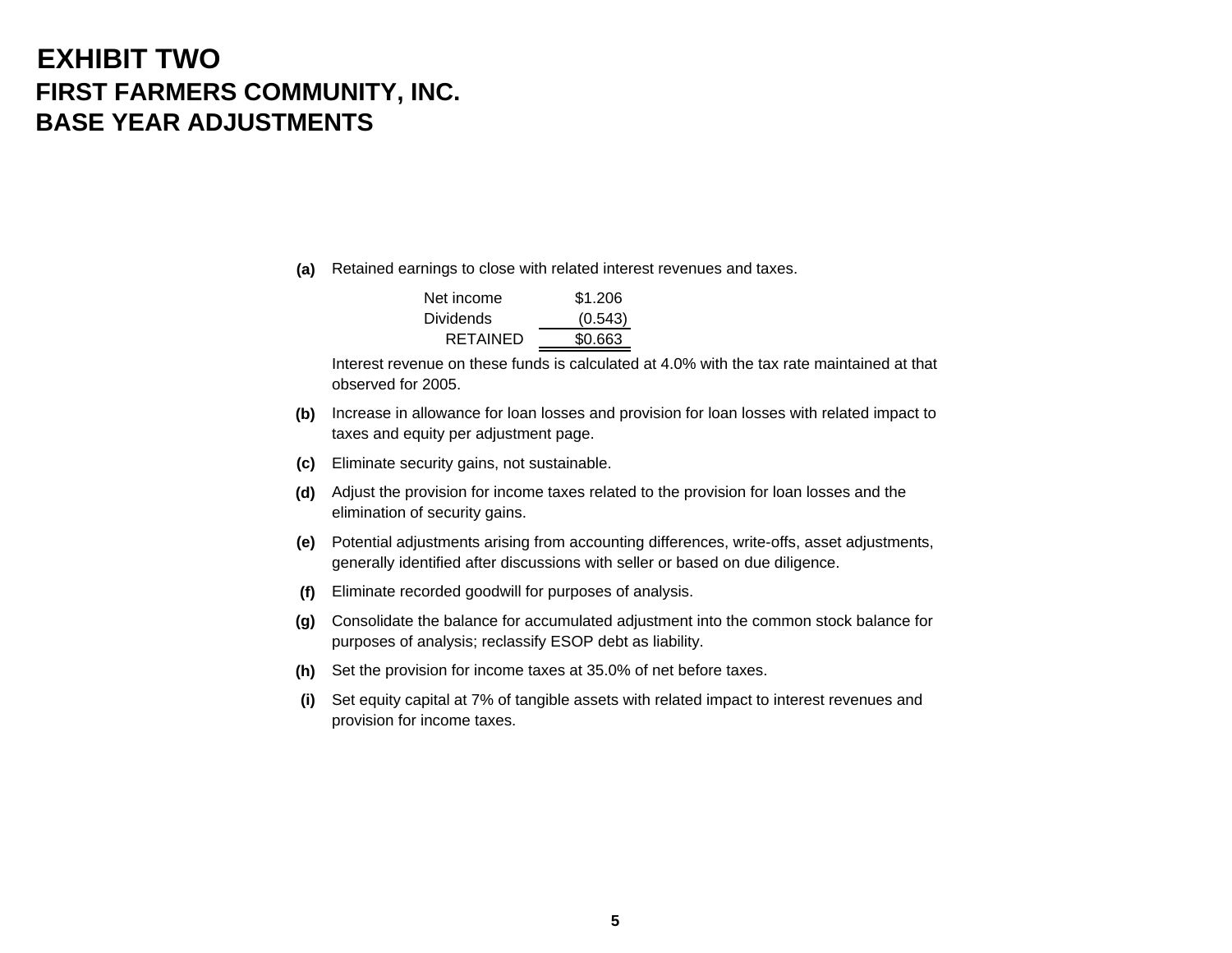## **EXHIBIT THREE FIRST FARMERS COMMUNITY, INC. CREDIT ADJUSTMENTS**

|                                                                                                 |     |                                                                                                                                            | <b>Allowance</b>       |                                                          |                               | <b>Provision</b>                     |
|-------------------------------------------------------------------------------------------------|-----|--------------------------------------------------------------------------------------------------------------------------------------------|------------------------|----------------------------------------------------------|-------------------------------|--------------------------------------|
|                                                                                                 |     | Loan<br><b>Portfolio</b>                                                                                                                   | <b>Target</b><br>Rates | <b>Allowance</b>                                         | <b>Target</b><br><b>Rates</b> | <b>Balance</b>                       |
| Land, construction<br>Commercial real estate<br>Commercial, industrial<br>Agricultural<br>Other |     | \$20.563<br>29.854<br>15.217<br>0.990<br>1.073                                                                                             |                        |                                                          |                               |                                      |
| <b>TOTAL COMMERCIAL</b><br><b>Classified loans</b><br><b>NET COMMERCIAL</b>                     | 15% | \$67.697<br>10.155<br>\$57.542                                                                                                             | 7.50%<br>0.40%         | \$0.762<br>0.230                                         | 0.50%                         | \$0.338                              |
| Residential mortgages<br>Consumer<br><b>TOTAL CONSUMER</b><br><b>TOTAL LOANS</b>                |     | \$19.116<br>12.095<br>\$31.211<br>\$98.908                                                                                                 | 0.25%<br>0.25%         | 0.048<br>0.030<br>\$0.078<br>\$1.070                     | 0.25%<br>0.25%                | 0.048<br>0.030<br>\$0.078<br>\$0.417 |
|                                                                                                 |     | Required for portfolio<br>Increase to non-accruals<br>Increase for OREO<br><b>TOTAL REQUIRED</b><br>Current balance<br><b>NET INCREASE</b> |                        | \$1.070<br>1.283<br>1.379<br>\$3.732<br>2.096<br>\$1.636 |                               | \$0.417<br>0.075<br>\$0.342          |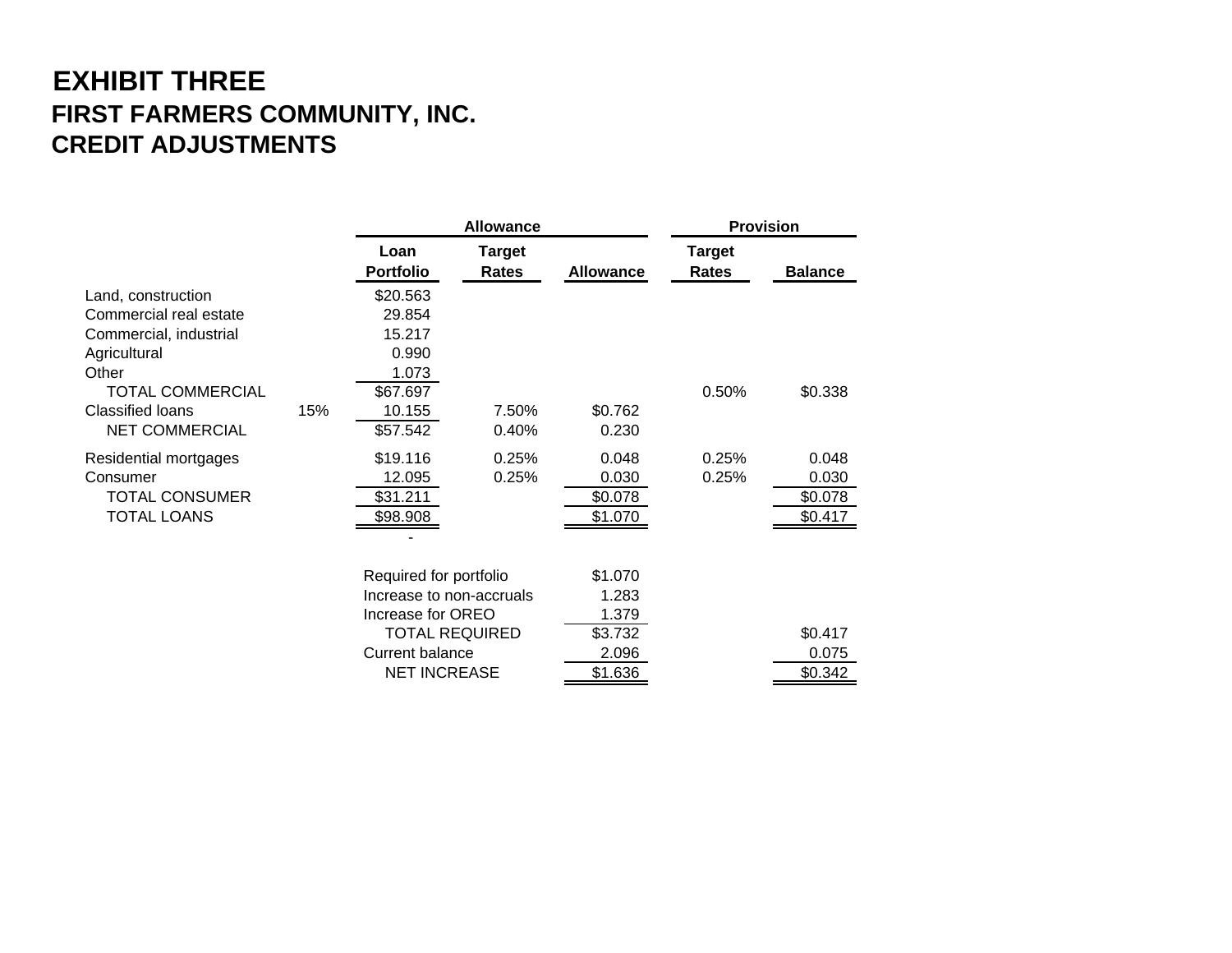### **EXHIBIT FOUR TARGET ROA, RUN RATE**

Two primary assumptions are reflected here: First, non-interest income can be increased to 1.20% on average assets; this level is based, in part, on the trust services already provided by First Farmers. Second, the number of FTEs can be reduced, as shown on page two. The resulting percentage saves, performance ratios, and ROA are reasonable.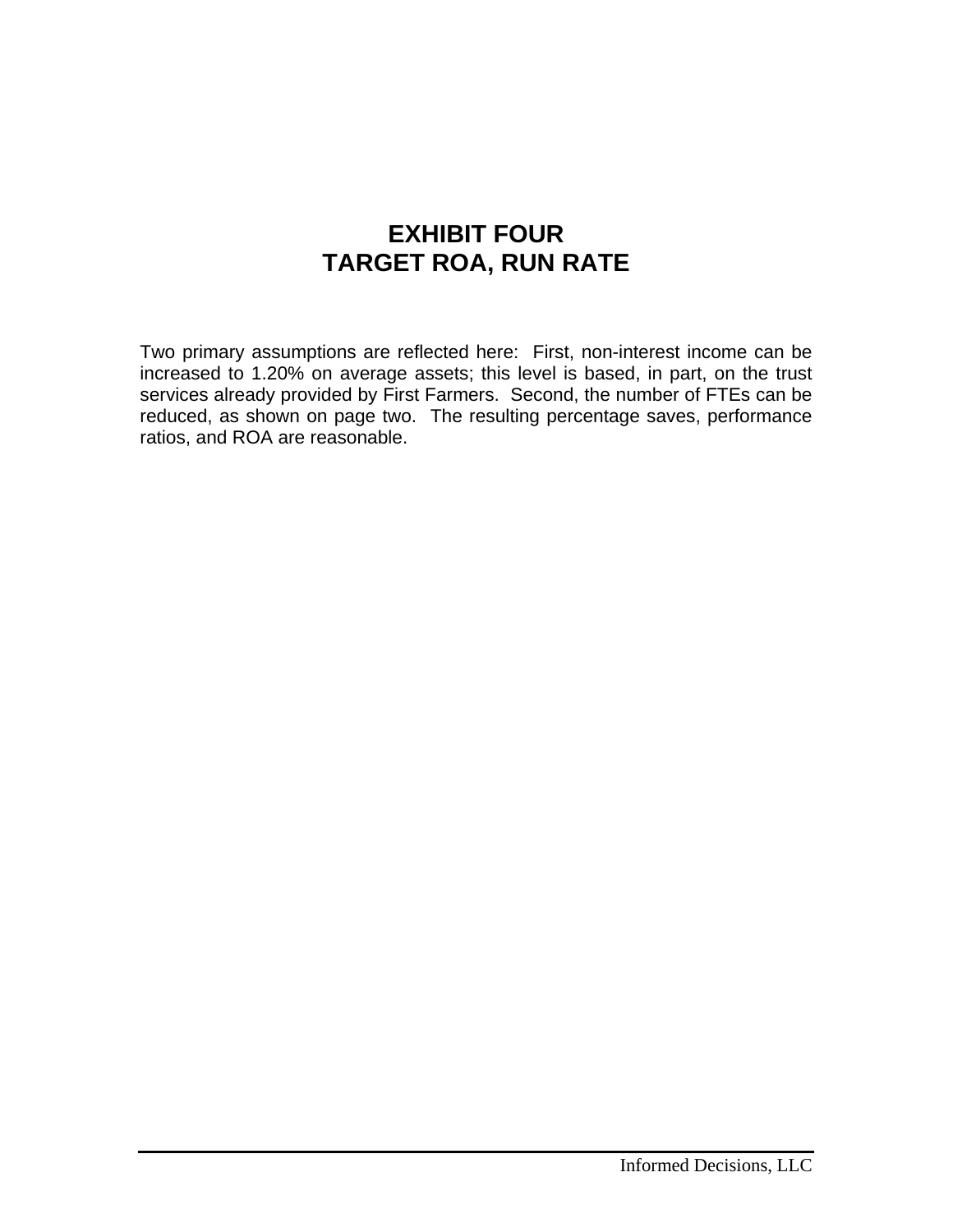#### **EXHIBIT FOUR FIRST FARMERS COMMUNITY, INC. TARGET ROA, RUN RATE (millions)**

|                                                                                                                                                                                                   | <b>Base</b><br>Year                                               | <b>Adjusts</b>                                                          | Year <sub>3</sub><br><b>Target</b>                                |
|---------------------------------------------------------------------------------------------------------------------------------------------------------------------------------------------------|-------------------------------------------------------------------|-------------------------------------------------------------------------|-------------------------------------------------------------------|
| <b>SUMMARY INCOME STATEMENT</b>                                                                                                                                                                   |                                                                   |                                                                         |                                                                   |
| Net interest income                                                                                                                                                                               | \$6.182                                                           |                                                                         | \$6.182                                                           |
| Provision for loan losses                                                                                                                                                                         | 0.417                                                             |                                                                         | 0.417                                                             |
| <b>Trust services</b><br>Service charges<br>Miscellaneous fees, commissions<br>Other non-interest income<br><b>NON-INTEREST INCOME</b>                                                            | 0.013<br>0.647<br>0.052<br>0.408<br>\$1.120                       | 0.172<br>0.930<br>\$1.102                                               | 0.185<br>0.647<br>0.052<br>1.338<br>\$2.222                       |
| Salaries and benefits<br>Occupancy<br>Other expenses<br><b>NON-INTEREST EXPENSE</b><br><b>NET BEFORE TAXES</b><br>Provision for income taxes<br><b>NET INCOME</b><br>% non-interest expense saves | 3.452<br>0.704<br>1.473<br>\$5.629<br>\$1.257<br>0.440<br>\$0.817 | (1.252)<br>(0.118)<br>(\$1.369)<br>\$2.472<br>0.865<br>\$1.607<br>24.3% | 2.200<br>0.704<br>1.355<br>\$4.260<br>\$3.729<br>1.305<br>\$2.424 |
| <b>COMMON SIZED INCOME STATEMENT</b>                                                                                                                                                              |                                                                   |                                                                         |                                                                   |
| Net interest income                                                                                                                                                                               | 3.34%                                                             |                                                                         | 3.34%                                                             |
| Provision for loan losses                                                                                                                                                                         | 0.22%                                                             |                                                                         | 0.22%                                                             |
| Non-interest income<br>Non-interest expense<br><b>NET BEFORE TAXES</b><br>Provision for income taxes<br><b>NET INCOME</b>                                                                         | 0.60%<br>3.04%<br>0.68%<br>0.24%<br>0.44%                         |                                                                         | 1.20%<br>2.30%<br>2.01%<br>0.70%<br>1.31%                         |
| <b>AVERAGE ASSETS</b>                                                                                                                                                                             | \$185.199                                                         |                                                                         | \$185.199                                                         |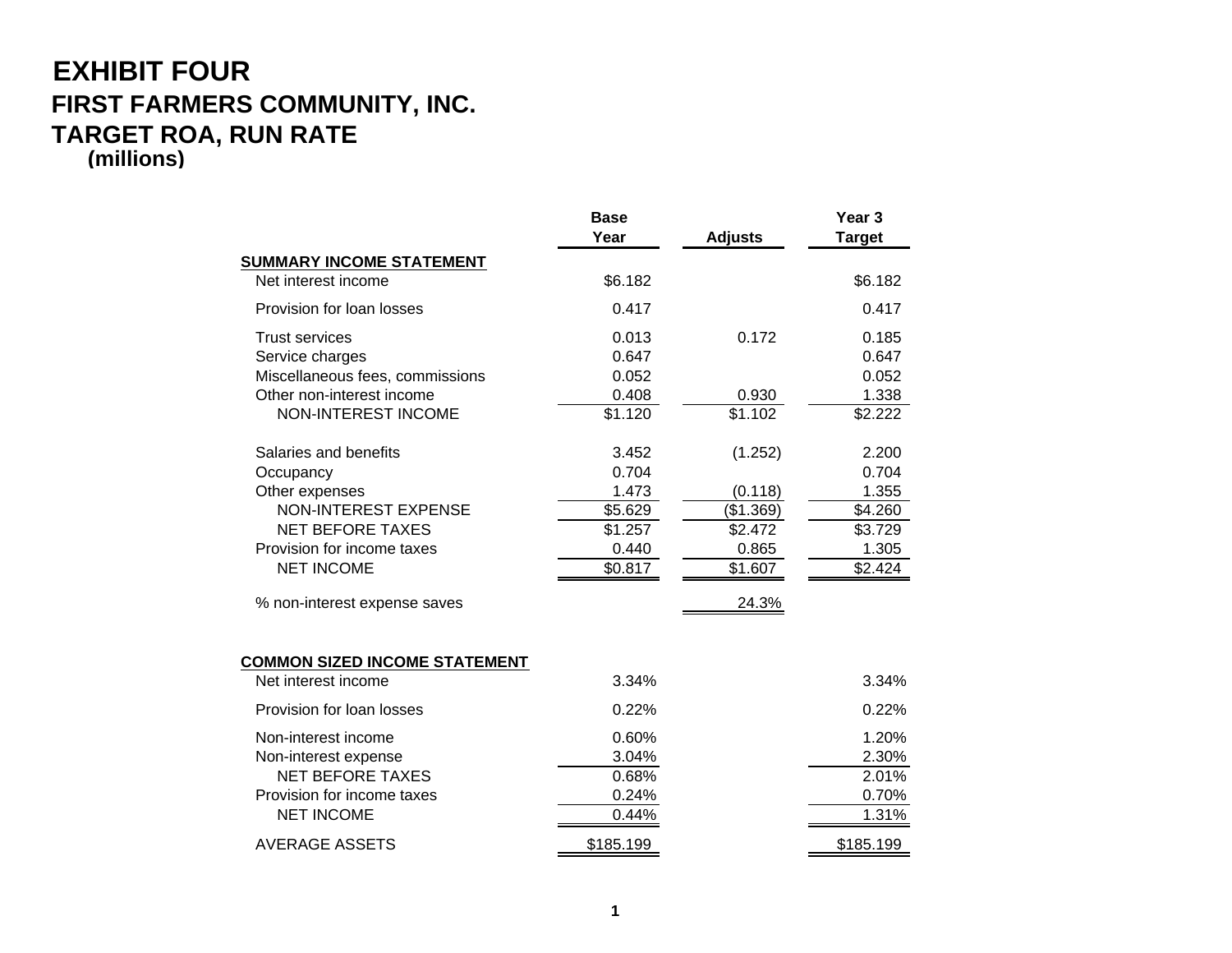#### **EXHIBIT FOUR FIRST FARMERS COMMUNITY, INC. FTE CALCULATIONS, SAVES (millions)**

|                                       | <b>Base</b> |                | Year 3        |
|---------------------------------------|-------------|----------------|---------------|
|                                       | Year        | <b>Adjusts</b> | <b>Target</b> |
| Average assets                        | \$185.199   |                | \$185.199     |
| Full-time equivalent employees (FTEs) | 91          | (33)           | 58            |
| <b>ASSETS PER FTE</b>                 | \$2.035     |                | \$3.200       |
| Salaries & benefits                   | \$3.452     | (\$1.252)      | \$2.200       |
| Full-time equivalent employees (FTEs) | 91          | (33)           | 58            |
| <b>AVERAGE COMPENSATION</b>           | \$0.038     | \$0.038        | \$0.038       |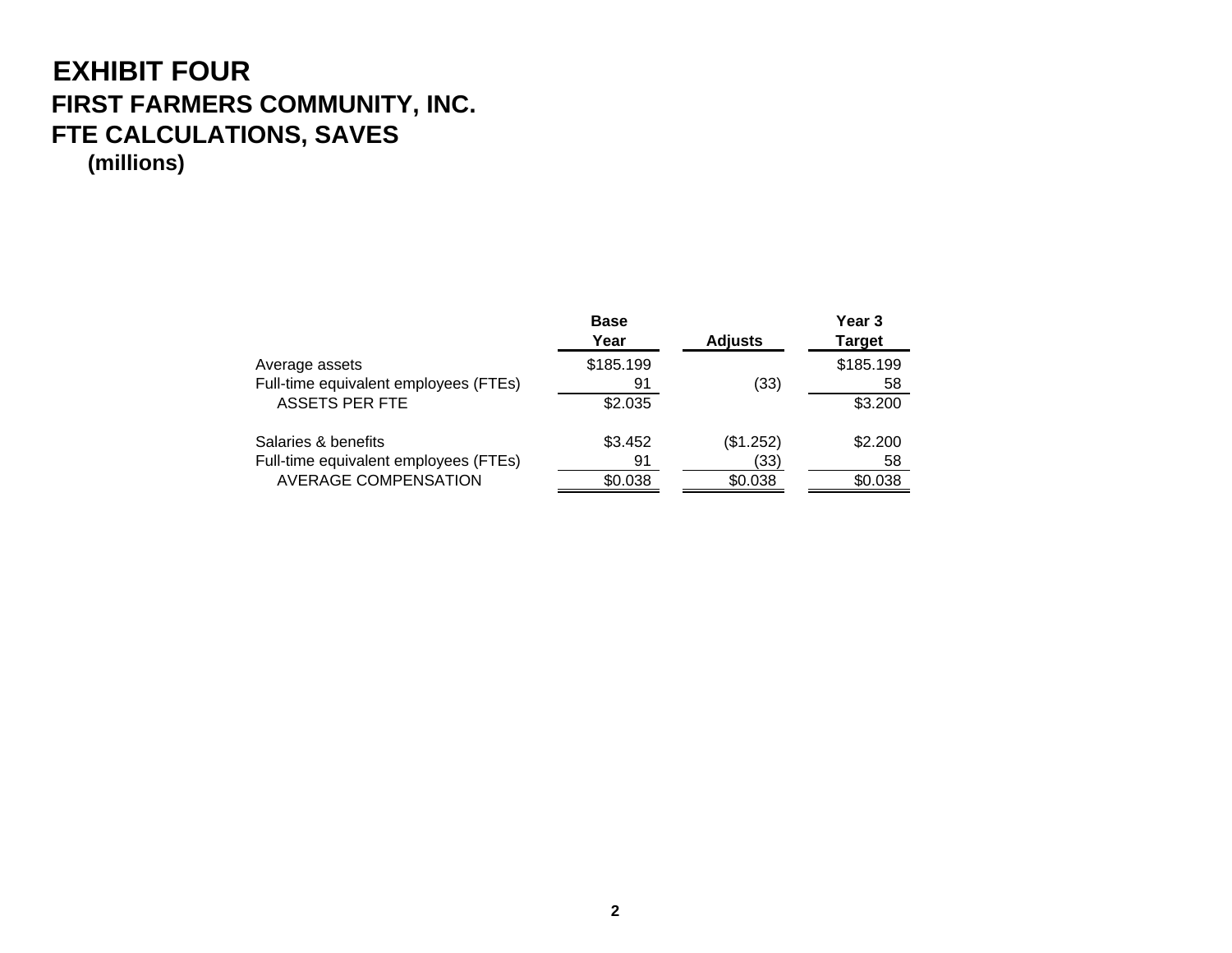## **EXHIBITS FIVE & SIX PROJECTED SUMMARY FINANCIAL STATEMENTS EQUITY CAPITAL RECONCILIATION**

Loans and deposits are projected to increase at 4.3%, annually; borrowings are held constant. Thus, the annual growth rate for total assets approximates 4.0%. The ROA developed in EXHIBIT FOUR is achieved in year two. The resulting net income is presented in EXHIBIT SIX to calculate the retained earnings necessary to maintain common equity at 7% of tangible assets.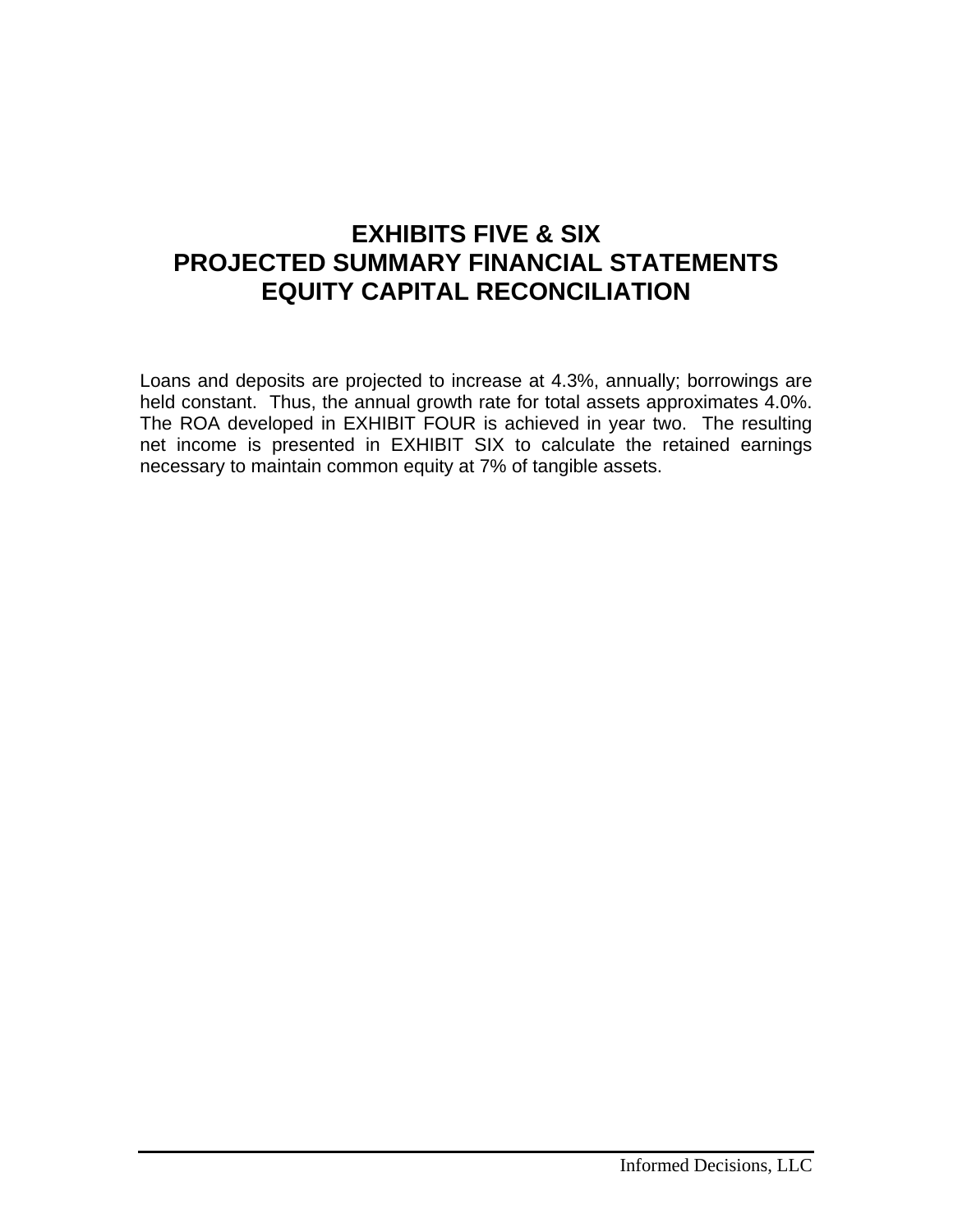## **EXHIBIT FIVE FIRST FARMERS COMMUNITY, INC. PROJECTED SUMMARY FINANCIAL STATEMENTS**

**(millions)**

|                                  |                     | Pro forma 12/31/06  |           |         |                        |         |         |
|----------------------------------|---------------------|---------------------|-----------|---------|------------------------|---------|---------|
|                                  | <b>Before</b>       | <b>After</b>        |           |         | Projected December 31, |         |         |
|                                  | <b>Distribution</b> | <b>Distribution</b> | 2007      | 2008    | 2009                   | 2010    | 2011    |
| <b>SUMMARY BALANCE SHEET</b>     |                     |                     |           |         |                        |         |         |
| Loans                            | \$98.9              | \$98.9              | \$103.2   | \$107.6 | \$112.2                | \$117.0 | \$122.0 |
| Other earning assets             | 80.7                | 79.0                | 82.4      | 85.9    | 89.6                   | 93.5    | 97.5    |
| Intangible assets                | 0.2                 | 0.2                 | 0.2       | 0.2     | 0.2                    | 0.2     | 0.2     |
| Other assets                     | 10.2                | 10.2                | 10.1      | 10.1    | 10.0                   | 9.9     | 9.9     |
| <b>TOTAL ASSETS</b>              | \$190.0             | \$188.3             | \$195.9   | \$203.8 | \$212.0                | \$220.7 | \$229.6 |
| Deposits                         | \$163.0             | \$163.0             | \$170.000 | \$177.3 | \$184.9                | \$192.9 | \$201.2 |
| <b>Borrowings</b>                | 11.4                | 11.4                | 11.4      | 11.4    | 11.4                   | 11.4    | 11.4    |
| Other liabilities                | 0.8                 | 0.8                 | 0.8       | 0.9     | 0.9                    | 0.9     | 1.0     |
| <b>TOTAL LIABILITIES</b>         | \$175.2             | \$175.2             | \$182.2   | \$189.5 | \$197.2                | \$205.2 | \$213.6 |
| Common equity                    | 14.8                | 13.2                | 13.7      | 14.3    | 14.8                   | 15.4    | 16.1    |
| <b>TOTAL LIABS. &amp; EQUITY</b> | \$190.0             | \$188.3             | \$195.9   | \$203.8 | \$212.0                | \$220.7 | \$229.6 |
| Average total assets             | \$186.9             | \$185.2             | \$192.1   | \$199.9 | \$207.9                | \$216.3 | \$225.1 |
| Projected growth<br>4.3%         |                     |                     |           |         |                        |         |         |
| Calculated growth rate           |                     |                     | 4.0%      | 4.0%    | 4.0%                   | 4.1%    | 4.1%    |
|                                  |                     |                     |           |         |                        |         |         |
| <b>RETURN ON ASSETS (ROA)</b>    | 0.46%               | 0.44%               | 0.87%     | 1.31%   | 1.31%                  | 1.31%   | 1.31%   |
| <b>NET INCOME</b>                | \$0.860             | \$0.817             | \$1.681   | \$2.615 | \$2.721                | \$2.831 | \$2.946 |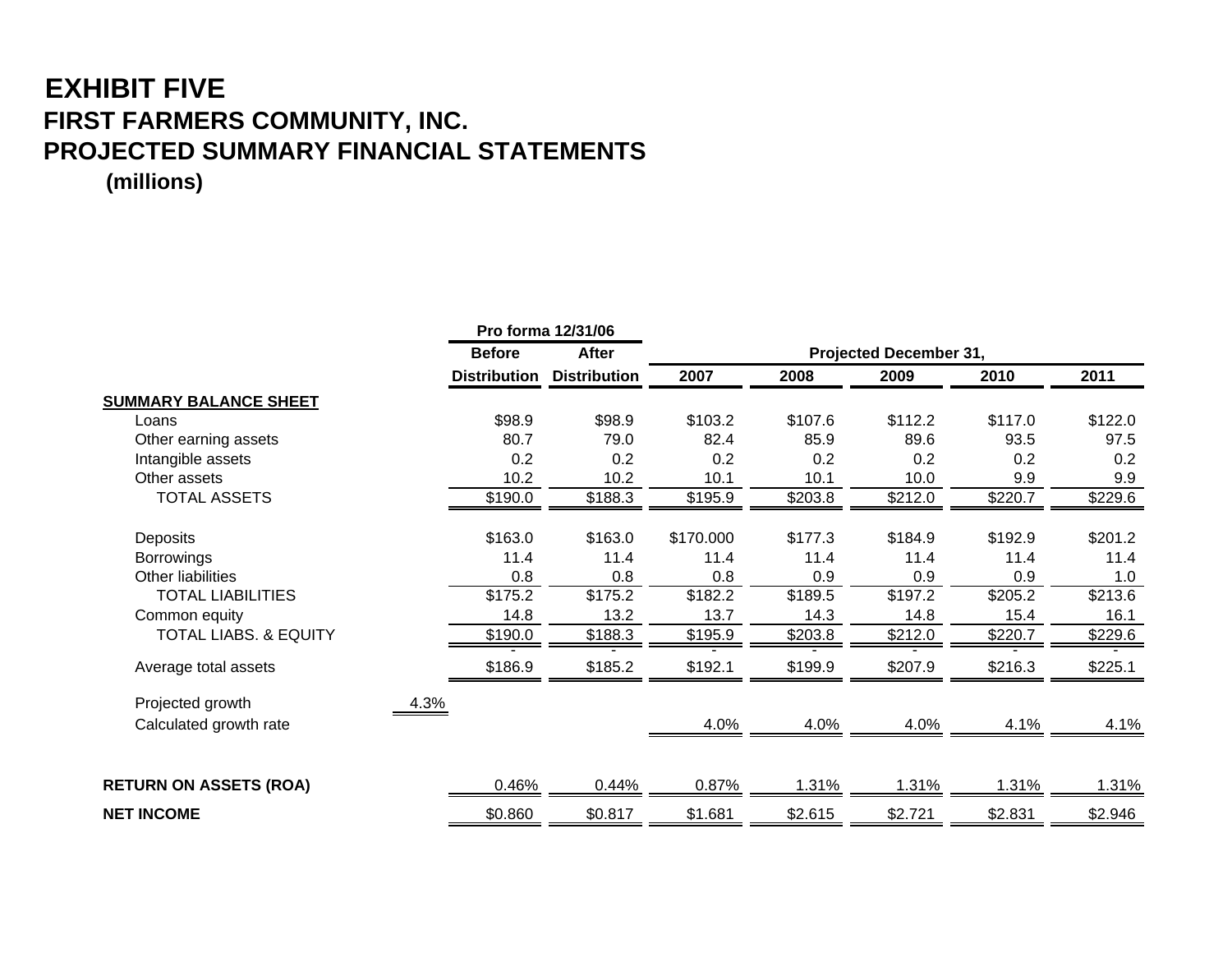# **EXHIBIT SIX FIRST FARMERS COMMUNITY, INC. EQUITY CAPITAL RECONCILIATION**

**(millions)**

|                                   | <b>Projected December 31.</b> |          |          |          |          |  |
|-----------------------------------|-------------------------------|----------|----------|----------|----------|--|
|                                   | 2007                          | 2008     | 2009     | 2010     | 2011     |  |
| <b>COMMON EQUITY</b>              |                               |          |          |          |          |  |
| Beginning balance                 | \$13.184                      | \$13.714 | \$14.266 | \$14.841 | \$15.446 |  |
| Net income                        | 1.681                         | 2.615    | 2.721    | 2.831    | 2.946    |  |
| Dividends paid                    | (1.151)                       | (2.063)  | (2.146)  | (2.226)  | (2.319)  |  |
| <b>RETAINED EARNINGS</b>          | \$0.529                       | \$0.552  | \$0.575  | \$0.605  | \$0.628  |  |
| <b>ENDING BALANCE</b>             | \$13.714                      | \$14.266 | \$14.841 | \$15.446 | \$16.074 |  |
|                                   |                               |          |          |          |          |  |
| <b>CAPITAL RATIOS</b>             |                               |          |          |          |          |  |
| <b>Common Equity/Total Assets</b> | 7.0%                          | $7.0\%$  | 7.0%     | 7.0%     | $7.0\%$  |  |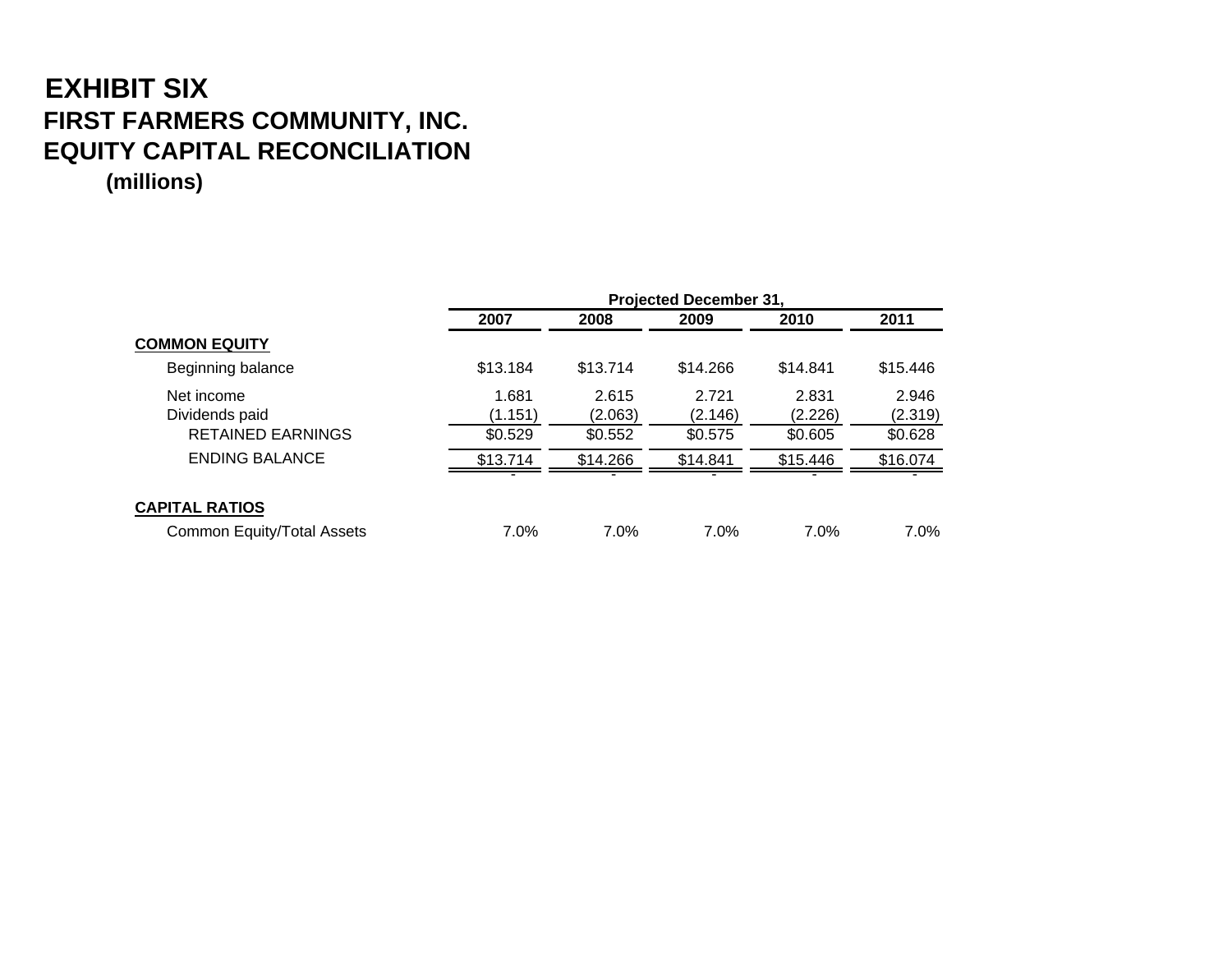#### **EXHIBITS SEVEN & EIGHT DISCOUNTED CASH FLOWS PRICING ANALYSIS**

The projected income and dividends reflected in EXHIBIT SIX are carried through to the discounted cash flow model presented in EXHIBIT SEVEN. The acquirer's required rate of return is set at 14% for calculating the present value of the dividends expected over the next five years and the terminal value. The capital payout developed in the Base Year analysis, EXHIBIT TWO, is also included in the total present value. Based on the assumptions and analysis to this point, the value of First Farmers to the acquirer is calculated to approximate \$24.6 million.

The present value of \$24.6 million is carried forward to page one of EXHIBIT EIGHT. Price multiples are calculated from the present value for comparison to similar multiples for reported transactions and a group of publicly-traded companies. The price/earnings multiple calculated for First Farmers is relatively high because its ROA is low. Conversely, the price/book and price/7% book multiples are relatively low because the projected growth and projected ROA are low.

Page two of EXHIBIT EIGHT presents a range of prices to be considered by the acquirer with the \$24.6 million value set as the midpoint. Such a range would commonly be considered for developing a negotiating strategy. Multiples are calculated for each price-point. The exhibit also shows the potential impact to the acquirer's tangible equity and its net income assuming that no additional equity is issued.

The pricing multiples are reasonable at the \$24.6 million midpoint. Movement above or below this amount would be determined by the acquirer's interest, the seller's motivation, and the interest of other potential acquirers.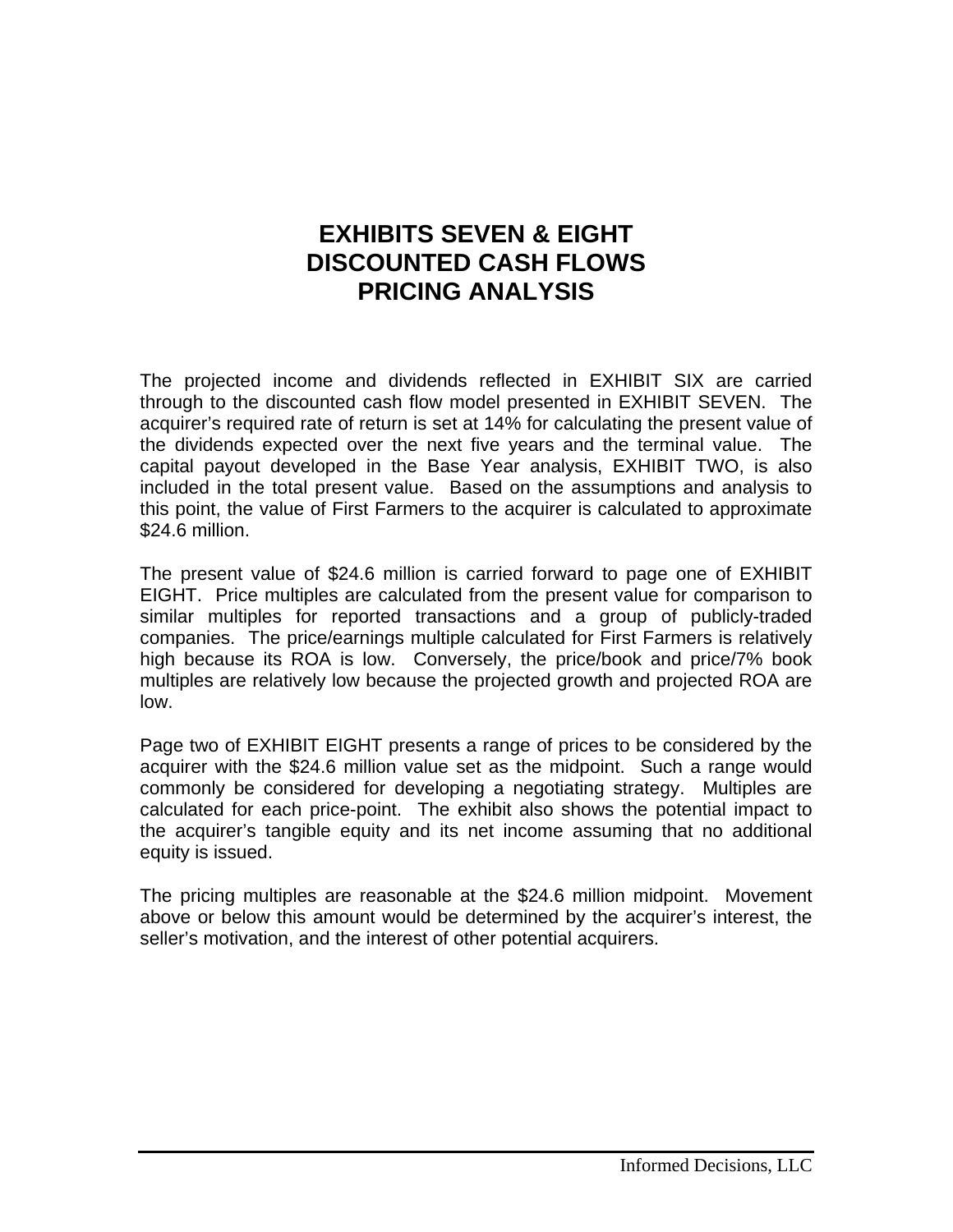## **EXHIBIT SEVEN FIRST FARMERS COMMUNITY, INC. PRESENT VALUE CALCULATION**

**(millions)**

#### **DISCOUNTED CASH FLOWS**

Long-term growth rate 4.0%

PRESENT VALUE \$15.914

|                                 |       | <b>Projected December 31.</b> |         |         |                       |         | <b>Terminal</b> |
|---------------------------------|-------|-------------------------------|---------|---------|-----------------------|---------|-----------------|
|                                 |       | 2007                          | 2008    | 2009    | 2010                  | 2011    | Value           |
| Net income                      |       | \$1.681                       | \$2.615 | \$2.721 | \$2.831               | \$2.946 |                 |
| Retained earnings               |       | (0.529)                       | (0.552) | (0.575) | (0.605)               | (0.628) |                 |
| <b>DIVIDENDS</b>                |       | \$1.151                       | \$2.063 | \$2.146 | \$2.226               | \$2.319 |                 |
| Required rate of return         | 14.0% | 0.9366                        | 0.8216  | 0.7207  | 0.6322                | 0.5545  |                 |
| ANNUAL PRESENT VALUES           |       | \$1.078                       | \$1.695 | \$1.546 | \$1.407               | \$1.286 |                 |
| <b>TOTAL FIVE YEARS</b>         |       | \$7.012                       |         |         |                       |         |                 |
| Present value of terminal value |       | 15.914                        |         |         |                       |         |                 |
| P.V. CASH FLOWS                 |       | \$22.927                      |         |         | Projected earnings    |         | \$3.064         |
| Capital payout at close         |       | 1.658                         |         |         | Capitalization rate   |         | 10.0%           |
| TOTAL PRESENT VALUE             |       | \$24.585                      |         |         | <b>TERMINAL VALUE</b> |         | \$30.642        |
|                                 |       |                               |         |         | Discount factor       |         | 0.5194          |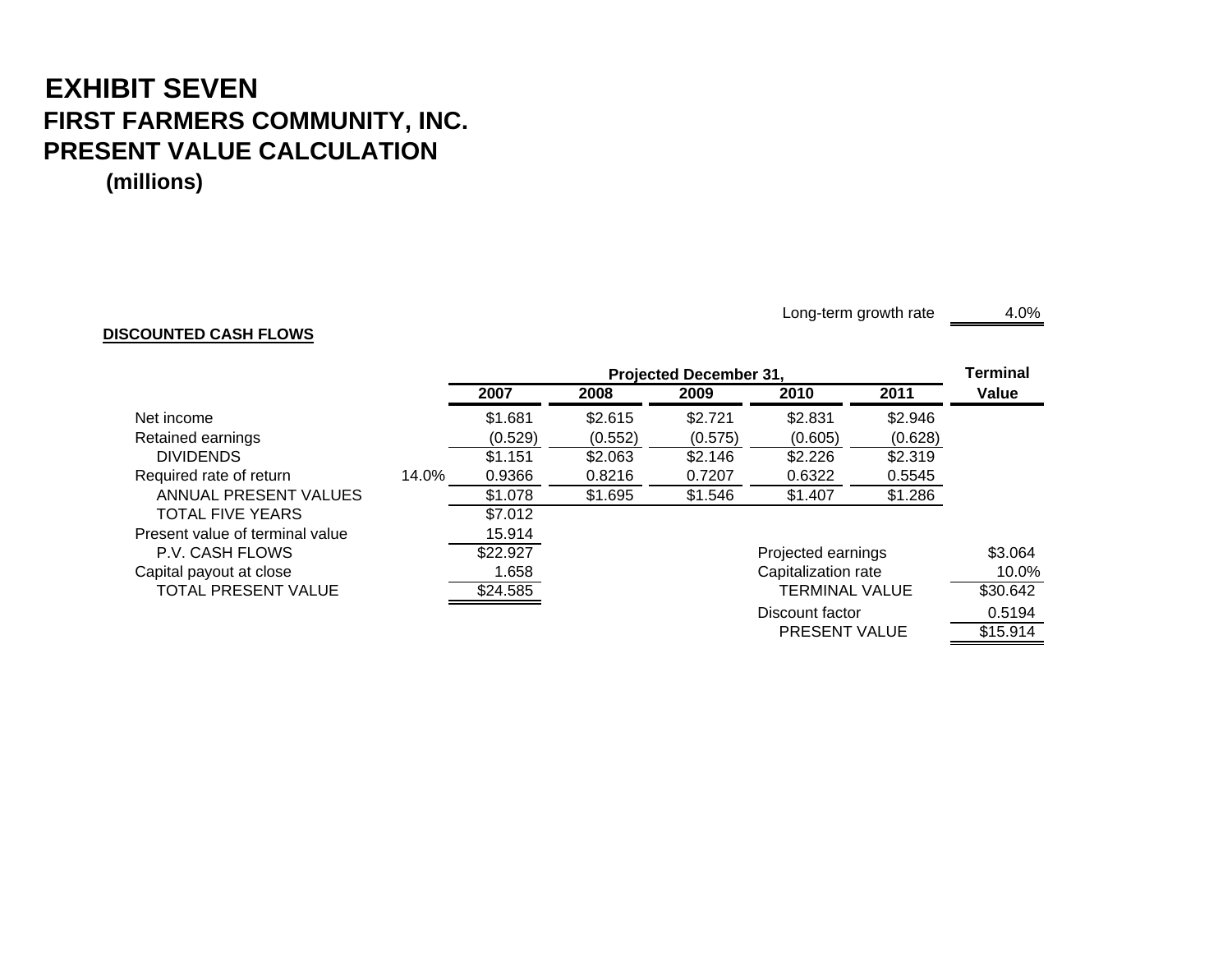#### **EXHIBIT EIGHT FIRST FARMERS COMMUNITY, INC. PRICING ANALYSIS**

**(millions)**

|                                                                          |                                  |                 | <b>Median</b><br><b>Publicly-</b>                       |          |                 |               |
|--------------------------------------------------------------------------|----------------------------------|-----------------|---------------------------------------------------------|----------|-----------------|---------------|
|                                                                          | <b>First</b>                     |                 | <b>Median Acquisitions</b><br><b>YTD March 31, 2006</b> |          |                 | <b>Traded</b> |
|                                                                          | <b>Farmers</b>                   | <b>National</b> | <b>Southwest</b>                                        | Colorado | <b>Arkansas</b> | Group         |
| REPORTED FINANCIALS, 12/31/05                                            |                                  |                 |                                                         |          |                 |               |
| Total assets                                                             | \$191.0                          |                 |                                                         |          |                 |               |
| Intangibles                                                              | 0.8                              |                 |                                                         |          |                 |               |
| <b>TANGIBLE ASSETS</b>                                                   | \$190.3                          |                 |                                                         |          |                 |               |
| Deposits                                                                 | \$163.0                          |                 |                                                         |          |                 |               |
| Net income                                                               | \$1.206                          |                 |                                                         |          |                 |               |
| Return on assets                                                         | 0.64%                            | 0.88%           | 1.04%                                                   | 0.98%    | 0.89%           | 0.76%         |
| Common equity<br>Tangible common equity<br>7% tangible equity, downsized | \$15.836<br>\$15.055<br>\$13.188 |                 |                                                         |          |                 |               |
| Equity / Assets                                                          | 8.29%                            |                 |                                                         |          |                 |               |
| Tangible Equity/Tangible Assets                                          | 7.91%                            | 9.18%           | 10.20%                                                  | 7.32%    | 5.54%           | 7.54%         |
| <b>CALCULATED VALUE</b>                                                  | \$24.6                           | МM              |                                                         |          |                 |               |

#### **VALUATION MULTIPLES:**

|                     |                | <b>Publicly-</b><br><b>Median Acquisitions</b> |                           |          |                 |               |
|---------------------|----------------|------------------------------------------------|---------------------------|----------|-----------------|---------------|
|                     | <b>First</b>   |                                                | <b>YTD March 31, 2006</b> |          |                 | <b>Traded</b> |
|                     | <b>Farmers</b> | <b>National</b>                                | <b>Southwest</b>          | Colorado | <b>Arkansas</b> | Group         |
| Price/earnings      | 20.4           | 26.5                                           | 30.0                      | 22.4     | 13.8            | 16.0          |
| Price/tangible book | 1.63           | 2.35                                           | 2.44                      | 2.58     | 1.66            | 1.55          |
| Price/7% book       | 1.72           | 2.76                                           | ΝA                        | 3.12     | 1.79            | 1.60          |
| Premium/assets      | 5.0%           | 14.4%                                          | ΝA                        | 13.5%    | ΝA              | 4.2%          |
| Premium/deposits    | 5.8%           | 19.4%                                          | ΝA                        | 17.6%    | ΝA              | NA            |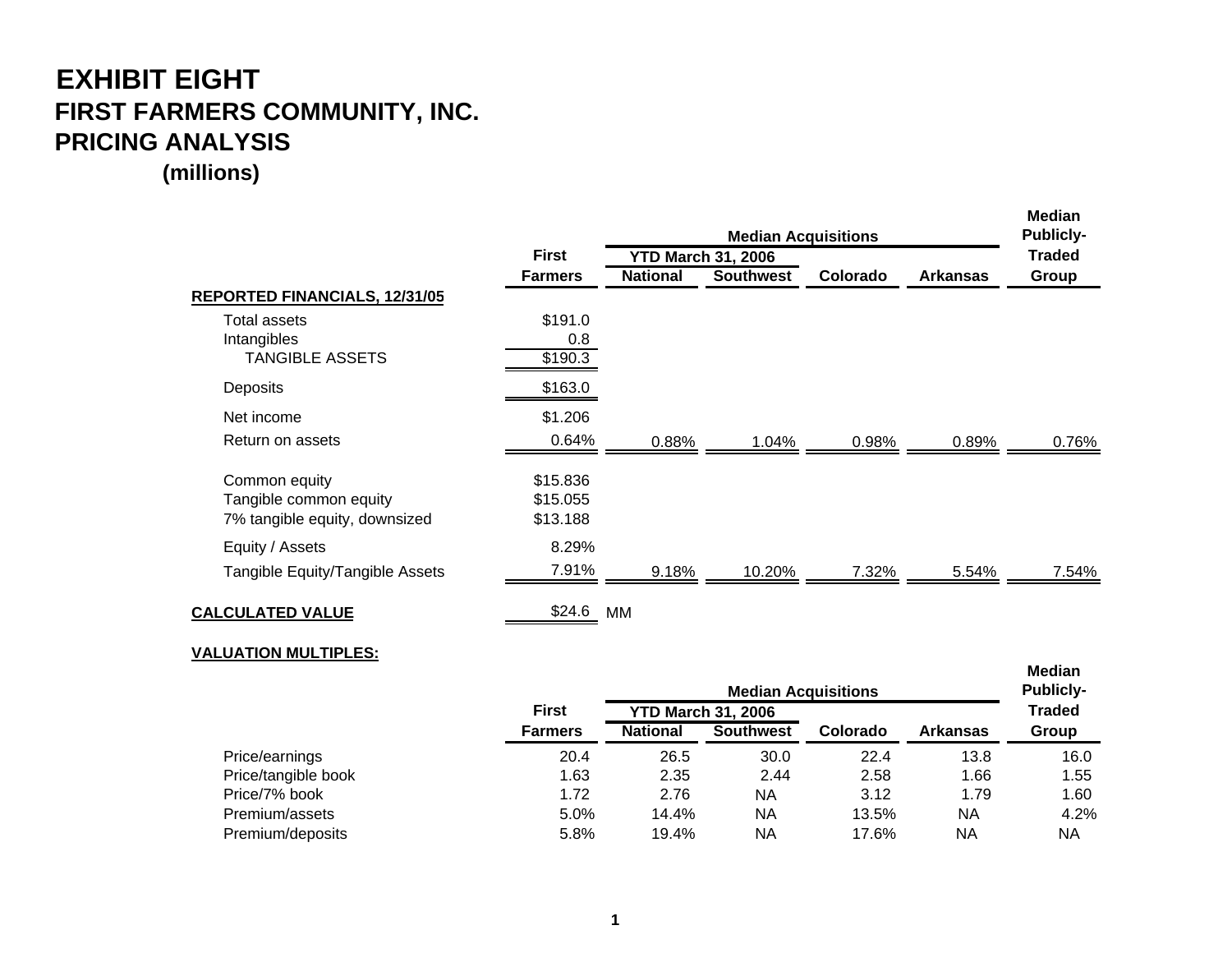#### **EXHIBIT EIGHT FIRST FARMERS COMMUNITY, INC. PRICING ANALYSIS**

#### **(millions)**

#### **REPORTED FINANCIALS, 12/31/05**

| Total assets                  | \$191.0 |
|-------------------------------|---------|
| Goodwill                      | 0.8     |
| <b>TANGIBLE ASSETS</b>        | \$190.3 |
|                               |         |
| Deposits                      | \$163.0 |
|                               |         |
| Tangible common equity        | \$15.1  |
| 7% tangible equity, downsized | 13.2    |
| <b>EXCESS EQUITY, BASE</b>    | \$1.9   |
| Net income                    | \$1.206 |

#### **NET PAYMENT, INTERNAL RATE OF RETURN**

|                                 | <b>PRICE RANGE</b> |         |         |         |         |    |  |
|---------------------------------|--------------------|---------|---------|---------|---------|----|--|
| Purchase price                  | \$26.6             | \$25.6  | \$24.6  | \$23.6  | \$22.6  | МM |  |
| Capital payout at close         | 1.7                | 1.7     | 1.7     | 1.7     | 1.7     |    |  |
| <b>NET PAID</b>                 | \$24.9             | \$23.9  | \$22.9  | \$21.9  | \$20.9  | MM |  |
| Internal rate of return         | 13.3%              | 13.7%   | 14.0%   | 14.5%   | 14.9%   |    |  |
| <b>FINANCING CONSIDERATIONS</b> |                    |         |         |         |         |    |  |
| Goodwill created                | \$10.7             | \$9.7   | \$8.7   | \$7.7   | \$6.7   | ΜМ |  |
| Projected net income, year 3    | \$2.721            | \$2.721 | \$2.721 | \$2.721 | \$2.721 | MМ |  |
| Interest expense, after-tax     | (0.972)            | (0.933) | (0.894) | (0.855) | (0.816) |    |  |
| ADJUSTED NET INCOME             | \$1.749            | \$1.788 | \$1.827 | \$1.866 | \$1.905 | MМ |  |
| <b>PRICING MULTIPLES</b>        |                    |         |         |         |         |    |  |
| Earnings                        | 22.0               | 21.2    | 20.4    | 19.6    | 18.7    |    |  |
| Tangible book                   | 1.77               | 1.70    | 1.63    | 1.57    | 1.50    |    |  |
| 7% tangible book                | 1.87               | 1.80    | 1.72    | 1.65    | 1.57    |    |  |